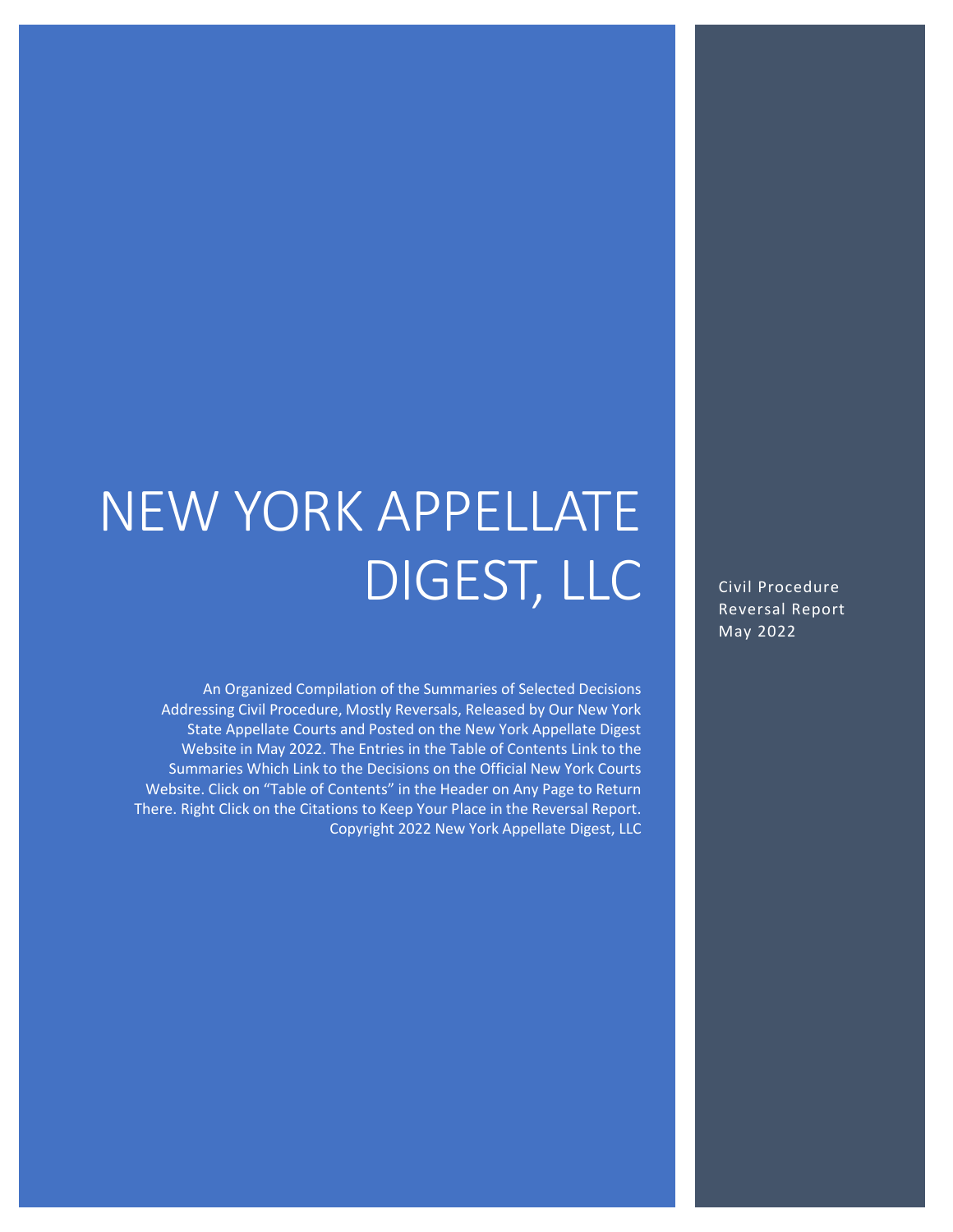# <span id="page-1-0"></span>**Contents**

| DEFENDANT RAISED A QUESTION OF FACT WHETHER THE ADDRESS AT WHICH SERVICE OF PROCESS WAS<br>ATTEMPTED WAS DEFENDANT'S ACTUAL PLACE OF BUSINESS; AN AFFIDAVIT OF SERVICE MAY NOT BE                                                                                                                                                                                                                                                                        |
|----------------------------------------------------------------------------------------------------------------------------------------------------------------------------------------------------------------------------------------------------------------------------------------------------------------------------------------------------------------------------------------------------------------------------------------------------------|
|                                                                                                                                                                                                                                                                                                                                                                                                                                                          |
| PLAINTIFFS WERE ENTITLED TO AMEND THE BILL OF PARTICULARS TO THE EXTENT THE AMENDMENT<br>AMPLIFIED THE ALLEGATIONS ALREADY MADE WITHOUT OBJECTION IN THE SUPPLEMENTAL BILL OF                                                                                                                                                                                                                                                                            |
|                                                                                                                                                                                                                                                                                                                                                                                                                                                          |
| A MONETARY PENALTY IMPOSED UPON PLAINTIFF'S ATTORNEY, AS OPPOSED TO DISMISSAL OF THE<br>COMPLAINT, WAS THE APPROPRIATE SANCTION FOR PLAINTIFF'S FAILURE TO PROVIDE DISCOVERY                                                                                                                                                                                                                                                                             |
|                                                                                                                                                                                                                                                                                                                                                                                                                                                          |
| PLAINTIFF'S COUNSEL SHOULD HAVE BEEN HELD IN CRIMINAL CONTEMPT FOR ISSUING SUBPOENAS IN<br>DEFIANCE OF AN ORDER STAYING THE PROCEEDINGS; DIFFERENCE BETWEEN CIVIL AND CRIMINIAL                                                                                                                                                                                                                                                                          |
|                                                                                                                                                                                                                                                                                                                                                                                                                                                          |
| WHEN A PARTY BRINGS A MOTION TO CHANGE VENUE IN THE COUNTY TO WHICH THE PARTY WANTS<br>VENUE CHANGED, AS OPPOSED TO THE COUNTY WHERE THE ACTION WAS STARTED, THE PARTY MUST<br>USE THE SPECIAL PROCEDURE IN CPLR 511 (A) AND (B), WHICH REQUIRES MAKING A DEMAND ON THE<br>OTHER PARTY BEFORE BRINGING A MOTION; HERE THE SPECIAL PROCEDURE WAS NOT USED, THE<br>MOTION TO CHANGE VENUE WAS MADE IN THE "WRONG COUNTY" AND SHOULD HAVE BEEN DISMISSED    |
| CHILD VICTIMS ACT, NON-RESIDENT PLAINTIFF, STATUTE OF LIMIITATIONS, BORROWING STATUTE.  11                                                                                                                                                                                                                                                                                                                                                               |
| PLAINTIFF, A FLORIDA RESIDENT, ALLEGEDLY WAS ABUSED BY A PRIEST IN FLORIDA IN 1983 AND 1984;<br>PLAINTIFF SUED THE DIOCESE OF BROOKLYN BECAUSE THE PRIEST WHO ALLEGEDLY ABUSED HIM WAS<br>TRANSFERRED FROM BROOKLYN TO FLORIDA, ALLEGEDLY BECAUSE OF SEXUAL MISCONDUCT WITH<br>CHILDREN; THE CHILD VICTIMS ACT DOES NOT APPLY TO THE NONRESIDENT PLAINTIFF AND THE<br>BORROWING STATUTE DOES APPLY; THEREFORE FLORIDA'S FOUR-YEAR STATUTE OF LIMITATIONS |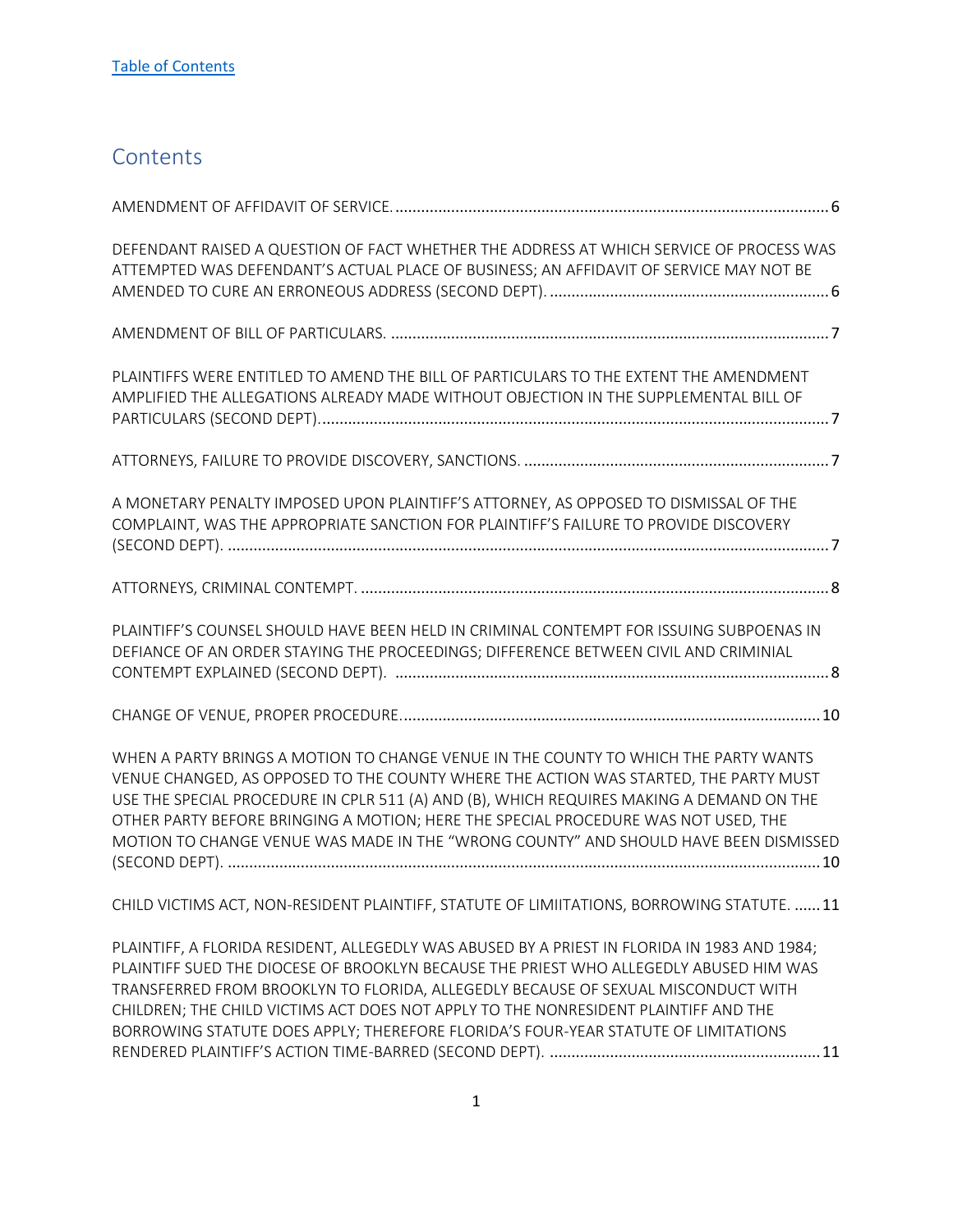| CLAIMANTS' MOTION FOR LEAVE TO FILE AND SERVE A LATE NOTICE OF CLAIM IN THIS CONSTRUCTION-                                                                                                                                                                                      |
|---------------------------------------------------------------------------------------------------------------------------------------------------------------------------------------------------------------------------------------------------------------------------------|
| CRIMINAL LAW, CIVIL DISCOVERY NOT PRECLUDED BY PARALLEL CRIMINAL INVESTIGATION 13                                                                                                                                                                                               |
| SUPREME COURT PROPERLY REFUSED TO QUASH SUPBOENAS ISSUED BY THE OFFICE OF THE ATTORNEY<br>GENERAL (OAG) TO THE TRUMP ORGANIZATION IN THE OAG'S FRAUD INVESTIGATION; THE FACT THAT<br>THERE IS A RELATED CRIMINAL INVESTIGATION DOES NOT PRECLUDE CIVIL DISCOVERY (FIRST DEPT)13 |
| DISMISSAL WITHOUT PREJUDICE, BREACH OF FORUM SELECTION CLAUSE, ATTORNEY'S FEES 14                                                                                                                                                                                               |
| A DISMISSAL WITHOUT PREJUDICE IS NOT A FINAL DETERMINATION ON THE MERITS AND IS NOT SUBJECT<br>TO COLLATERAL ESTOPPEL; ATTORNEY'S FEES ARE APPROPRIATE DAMAGES IN AN ACTION FOR BREACH                                                                                          |
|                                                                                                                                                                                                                                                                                 |
| THE VALIDATING PETITION SHOULD NOT HAVE BEEN DISMISSED ON THE GROUND THE PETITION WAS<br>NOT VERIFIED; THE FAILURE TO RAISE THE OBJECTION WITH DUE DILIGENCE WAIVED IT; ALTHOUGH THE<br>LANGUAGE IN THE PETITION WAS NOT EXACTLY THAT IN CPLR 3021, THE PETITION WAS IN FACT    |
| EXPERT DISCLOSURE, TREATING PHYSICIAN, THIRD DEPARTMENT'S UNIQUE REQUIREMENTS 16                                                                                                                                                                                                |
| CLAIMANT'S ATTORNEY WAS NOT AWARE OF THE THIRD DEPARTMENT'S UNIQUE REQUIREMENT OF<br>FULL EXPERT-WITNESS DISCLOSURE FOR A TREATING PHYSICIAN; THAT WAS AN ADEQUATE EXCUSE FOR                                                                                                   |
|                                                                                                                                                                                                                                                                                 |
| ALTHOUGH FATHER FAILED TO APPEAR, HIS COUNSEL APPEARED AND FATHER WAS THEREFORE NOT IN<br>DEFAULT; BECAUSE FATHER WAS NOT IN DEFAULT, APPEAL IS NOT PRECLUDED (FOURTH DEPT) 17                                                                                                  |
|                                                                                                                                                                                                                                                                                 |
| TO CHALLENGE THE BANK'S STANDING TO FORECLOSE THE DEFENDANT MUST ASSERT THE LACK OF<br>STANDING AS AN AFFIRMATIVE DEFENSE; MERELY DENYING THE RELEVANT ALLEGATIONS IN THE                                                                                                       |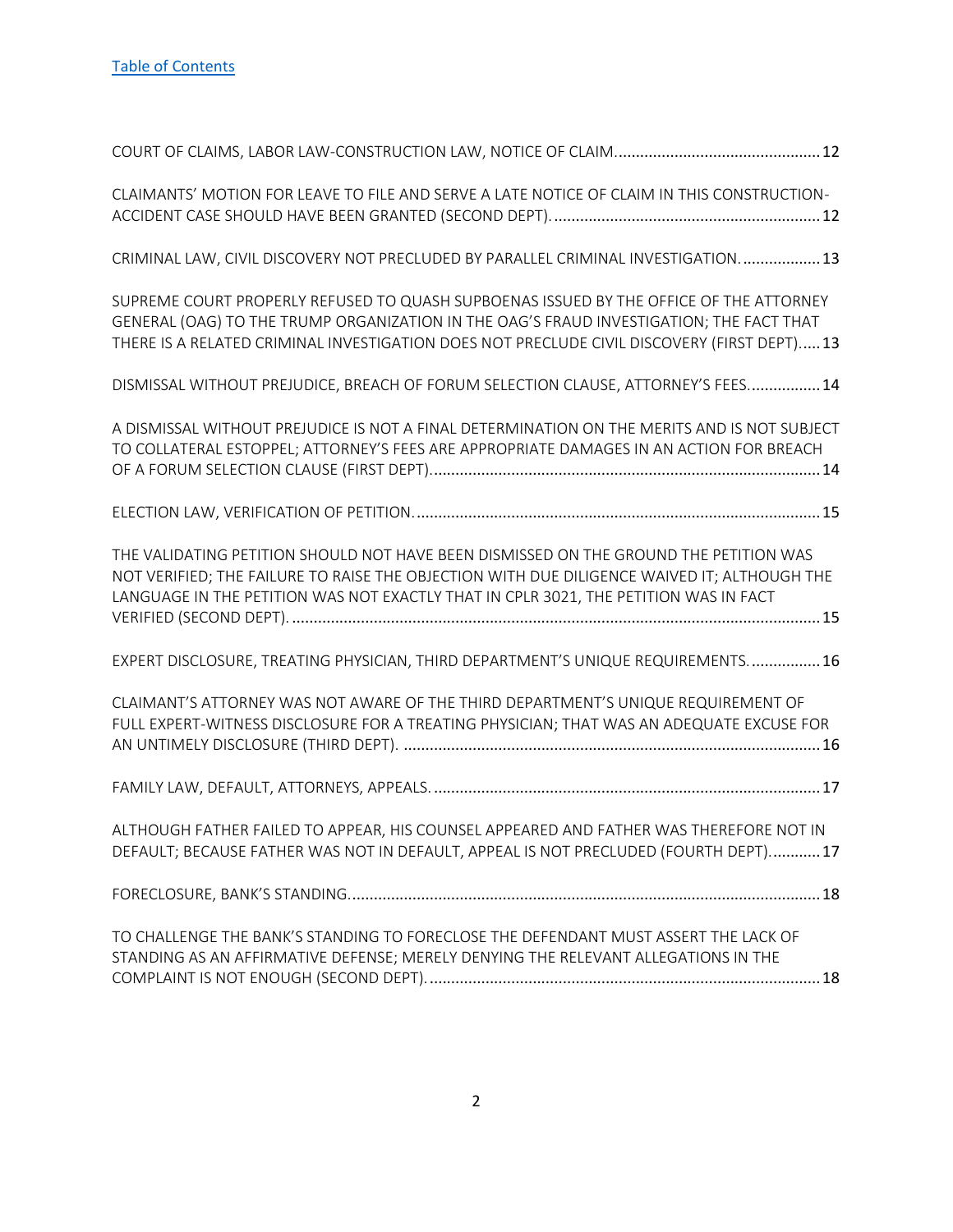| FORECLOSURE, REAL PROPERTY ACTIONS AND PROCEEDINGS LAW (RPAPL), STATUTE OF LIMITATIONS,<br>ONLY AN EXPLICIT ACKNOWLEDGMENT OF THE MORTGAGE DEBT WILL REVIVE AN EXPIRED STATUTE OF                                                                                              |
|--------------------------------------------------------------------------------------------------------------------------------------------------------------------------------------------------------------------------------------------------------------------------------|
| ONLY AN EXPRESS ACKNOWLEDEMENT OF THE MORTGAGE DEBT PURSUANT TO GENERAL OBLIGATIONS<br>LAW 17-105 COULD REVIVE OR TOLL THE STATUTE OF LIMITATIONS IN THIS FORECLOSURE ACTION; THE<br>REFERENCES TO THE MORTGAGE DEBT IN FINANCIAL STATEMENTS AND TAX RETURNS PROVIDED TO THE   |
|                                                                                                                                                                                                                                                                                |
| PETITIONER DEMONSTRATED A GOOD FAITH EFFORT TO TIMELY FILE AND SERVE HIS OPPOSITION PAPERS<br>AND DEMONSTRATED A POTENTIALLY MERITORIOUS CAUSE OF ACTION; SUPREME COURT HAD REFUSED<br>TO CONSIDER THE OPPOSITION PAPERS BEFORE ISSUING ITS ORDER DISMISSING THE PETITION; THE |
|                                                                                                                                                                                                                                                                                |
| ABSENT "EXTRAORDINARY CIRCUMSTANCES," A JUDGE DOES NOT HAVE THE AUTHORITY TO, SUA                                                                                                                                                                                              |
| LIMITED LIABILITY COMPANY LAW, REAL PROPERTY LAW, DEFAULT, LIS PENDENS. 22                                                                                                                                                                                                     |
| THE LLC'S FAILURE TO CHANGE THE ADDRESS ON FILE WITH THE SECRETARY OF STATE IS NOT A<br>SUFFICIENT EXCUSE FOR A DEFAULT; PARTIES TO WHICH THE SUBJECT PROPERTY WAS TRANSFERRED<br>AFTER THE LIS PENDENS WAS FILED ARE NOT NECESSARY PARTIES BECAUSE THEY ARE BOUND BY THE      |
|                                                                                                                                                                                                                                                                                |
| NEW YORK DID NOT HAVE LONG-ARM JURISDICTION OVER A BAVARIAN STEM DONOR REGISTRY<br>INVOLVED IN DECEDENT'S PHYSICIANS' SEARCH FOR A BONE-MARROW MATCH TO TREAT LEUKEMIA                                                                                                         |
|                                                                                                                                                                                                                                                                                |
| PLAINTIFF, A TEXAS RESIDENT WHO WAS A FLIGHT ATTENDANT FOR 30 YEARS WITH MONTHLY STAY-<br>OVERS IN NEW YORK, DEMONSTRATED NEW YORK HAD LONG-ARM JURISDICTION OVER THE NEW JERSEY                                                                                               |

3

[COMPANY WHICH MANUFACTURED AND DISTRIBUTED TALCUM POWDER PLAINTIFF USED; THE TALCUM](#page-24-1)  [POWDER ALLEGEDLY CAUSED PLAINTIFF'S MESOTHELIOMA \(FI](#page-24-1)RST DEPT). ...............................................24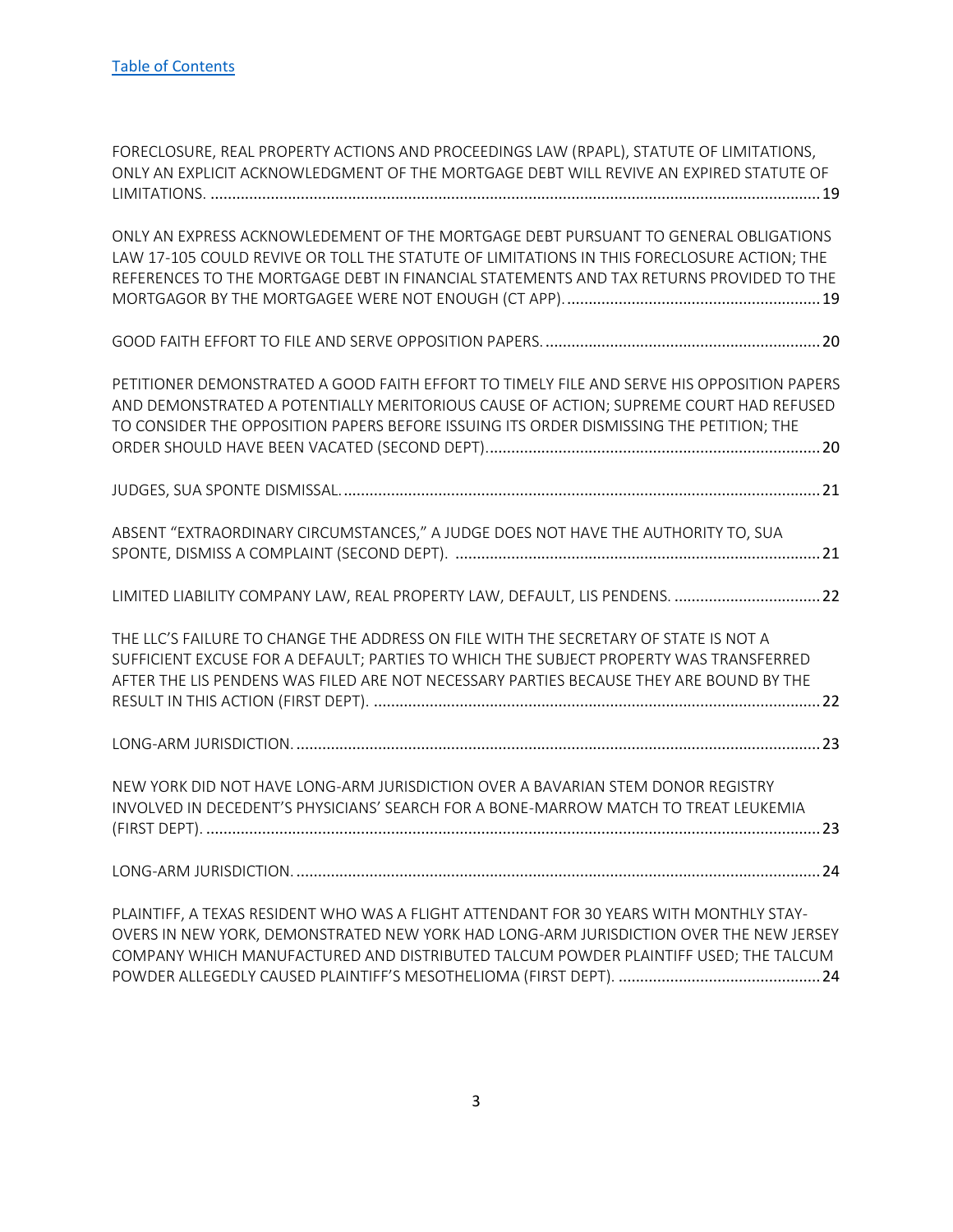| WHEN THE FAILURE TO PRESENT FACTS IN A PRIOR MOTION IS NOT JUSTIFIED, THE SECOND MOTION<br>DOES NOT FIT THE CRITERIA FOR A MOTION TO RENEW OR AN ALLOWABLE SUCCESSIVE SUMMARY                                                                                                                                                                                                                                                                             |  |
|-----------------------------------------------------------------------------------------------------------------------------------------------------------------------------------------------------------------------------------------------------------------------------------------------------------------------------------------------------------------------------------------------------------------------------------------------------------|--|
|                                                                                                                                                                                                                                                                                                                                                                                                                                                           |  |
| THE FRAUD CAUSE OF ACTION SHOULD NOT HAVE BEEN DISMISSED BECAUSE IT WAS NOT DUPLICATIVE<br>OF THE BREACH OF CONTRACT CAUSE OF ACTION; CRITERIA EXPLAINED (FIRST DEPT).  26                                                                                                                                                                                                                                                                                |  |
|                                                                                                                                                                                                                                                                                                                                                                                                                                                           |  |
| PLAINTIFF'S CLAIM FOR PUNITIVE DAMAGES IN THIS BREACH OF AN INSURANCE CONTRACT ACTION                                                                                                                                                                                                                                                                                                                                                                     |  |
|                                                                                                                                                                                                                                                                                                                                                                                                                                                           |  |
| PLAINTIFF WAS SEEKING THE PROCEEDS OF A JOINT VENTURE, WHICH, UNDER PARTNERSHIP LAW,<br>INVOLVES PERSONAL PROPERTY, NOT REAL PROPERTY; PLAINTIFF HAD NO INTEREST IN THE REAL<br>PROPERTY WHICH WAS TO BE USED AS AN INN OPERATED AS A JOINT VENTURE; THERFORE THE LIS<br>PENDENS FILED BY PLAINTIFF SHOULD HAVE BEEN CANCELLED (FOURTH DEPT). 28                                                                                                          |  |
|                                                                                                                                                                                                                                                                                                                                                                                                                                                           |  |
| THE RELATION-BACK DOCTRINE DID NOT APPLY TO SAVE THE AMENDED PETITION CHALLENGING A USE<br>VARIANCE; THE INTITIAL PETITION FAILED TO NAME A NECESSARY PARTY WHO WAS KNOWN TO THE<br>PETITIONERS AND WAS DISMISSED ON THAT GROUND; THE AMENDED PEITITION, WHICH NAMED THE<br>NECESSARY PARTY, WAS DISMISSED AS TIME-BARRED; BECAUSE THE PETITIONERS HAD NO DOUBT<br>ABOUT WHO THE NECESSARY PARTY WAS AND HAD NAMED HER IN A PRIOR PETITION, THE RELATION- |  |
| REPLIES, EVIDENCE FIRST PRESENTED IN REPLY, LABOR LAW-CONSTRUCTION LAW, WORKERS'                                                                                                                                                                                                                                                                                                                                                                          |  |
| PLAINTIFF'S SUMMARY JUDGMENT MOTION ON HIS LABOR LAW 241(6) CAUSE OF ACTION SHOULD HAVE<br>BEEN DENIED BECAUSE IT WAS BASED ON EVIDENCE FIRST PRESENTED IN REPLY; PLAINTIFF WAS<br>COLLATERALY ESTOPPED FROM CLAIMING TRAUMATIC BRAIN INJURY AND COGNITIVE DISORDER BY THE                                                                                                                                                                                |  |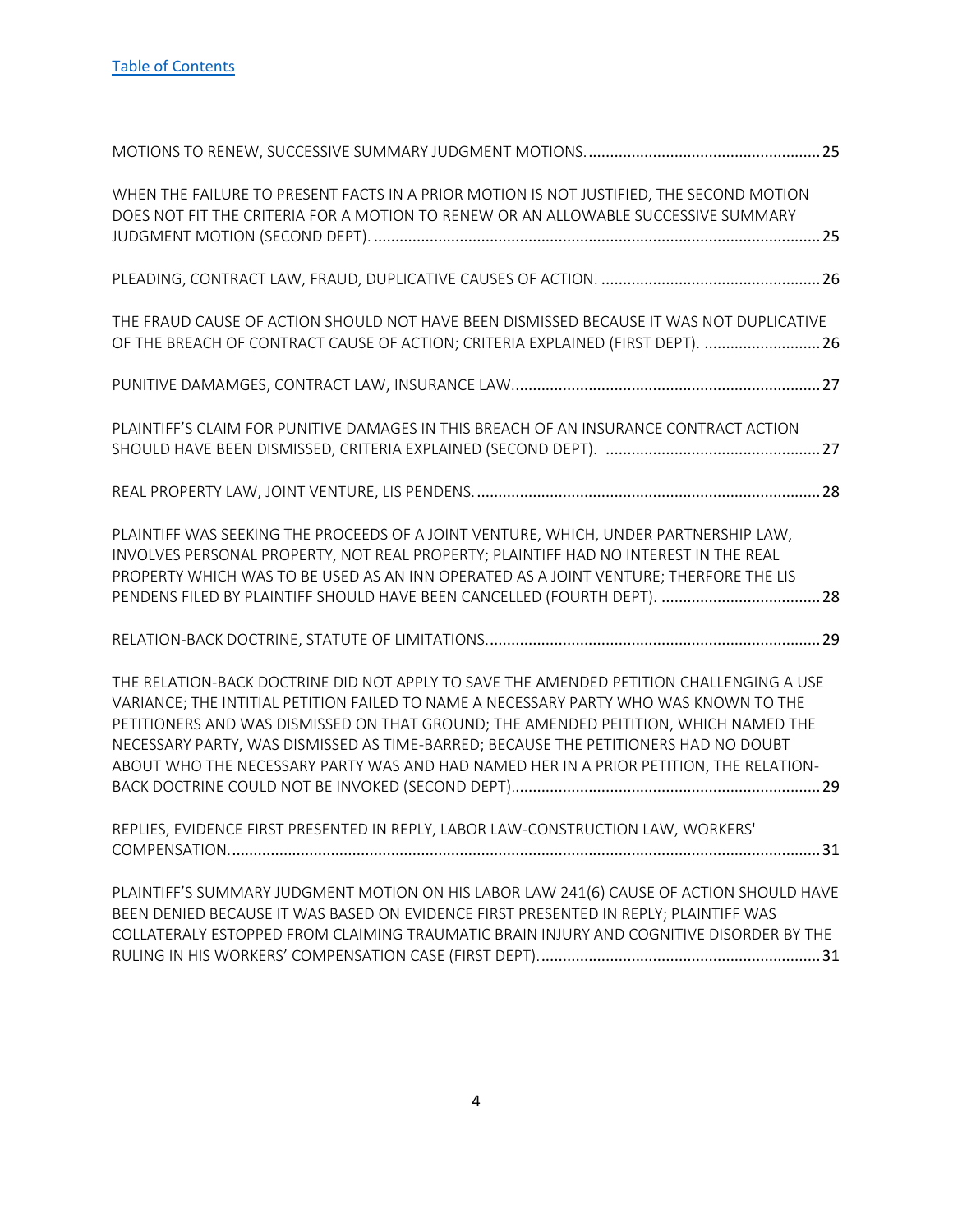| HERE THE DOCTRINE OF RES JUDICATA PRECLUDED PLAINTIFF'S FRAUDULENT CONVEYANCE ACTION; THE<br>CAUSE OF ACTION COULD HAVE BEEN RAISED IN THE PRIOR ACTION WHICH WAS DISMISSED (FIRST                                                                                                                                                                                                                                                         |
|--------------------------------------------------------------------------------------------------------------------------------------------------------------------------------------------------------------------------------------------------------------------------------------------------------------------------------------------------------------------------------------------------------------------------------------------|
| SECURITIES, THE STRICT PLEADING REQUIREMENTS FOR FRAUD DO NOT APPLY TO VIOLATIONS OF                                                                                                                                                                                                                                                                                                                                                       |
| PLAINTIFFS STATED CAUSES OF ACTION FOR VIOLATIONS OF THE SECURITIES ACT BASED UPON<br>ALLEGEDLY MISLEADING INFORMATION IN THE SECONDARY PUBLIC OFFERING (SPO) (FIRST DEPT). 33                                                                                                                                                                                                                                                             |
|                                                                                                                                                                                                                                                                                                                                                                                                                                            |
| PLAINTIFF WAS STRUCK BY A NEW JERSEY TRANSIT CORP (NJT) BUS IN NEW YORK; NJT IS AN ARM OF THE<br>STATE OF NEW JERSEY AND THE SOVEREIGN IMMUNITY DOCTRINE APPLIES; HOWEVER, UNDER NEW<br>JERSEY LAW PLANTIFF CANNOT SUE IN NEW JERSEY BECAUSE THE CAUSE OF ACTION DID NOT ARISE<br>THERE; APPLYING THE FORUM NON CONVENIENS DOCTRINE AS AN ANALYTICAL FRAMEWORK,<br>PLAINTIFF'S NEW YORK LAWSUIT WAS ALLOWED TO GO FORWARD (FIRST DEPT). 34 |
|                                                                                                                                                                                                                                                                                                                                                                                                                                            |
| DEFENDANT'S UNTIMELY ANSWER WAS REJECTED BY PLAINTIFF BUT PLAINTIFF DEEMED THE ANSWER TO<br>BE A NOTICE OF APPEARANCE; DEFENDANT DID NOT OBJECT; AN APPEARANCE IS THE EQUIVALENT OF<br>SERVICE OF A SUMMONS; THEREFORE DEFENDANT WAIVED THE LACK-OF-PERSONAL-JURISDICTION                                                                                                                                                                  |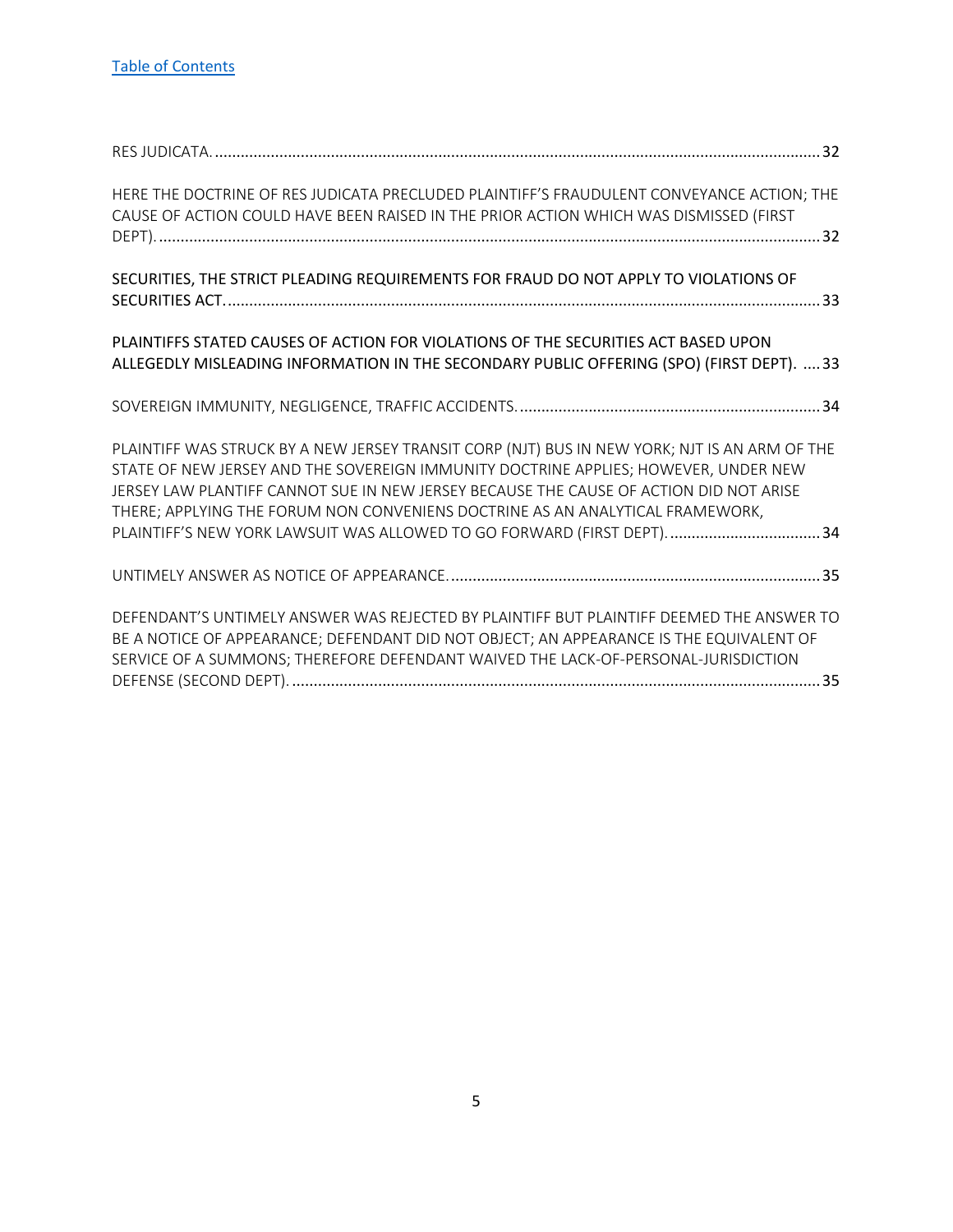## <span id="page-6-0"></span>AMENDMENT OF AFFIDAVIT OF SERVICE.

<span id="page-6-1"></span>DEFENDANT RAISED A QUESTION OF FACT WHETHER THE ADDRESS AT WHICH SERVICE OF PROCESS WAS ATTEMPTED WAS DEFENDANT'S ACTUAL PLACE OF BUSINESS; AN AFFIDAVIT OF SERVICE MAY NOT BE AMENDED TO CURE AN ERRONEOUS ADDRESS (SECOND DEPT).

The Second Department, reversing Supreme Court, determined the defendant's affidavit that the address at which service of process was made was not his business address and the affidavit of service could not be amended to cure the address-error:

… [A]n affidavit submitted by [defendant] Harooni … was sufficient to demonstrate that the address where service was alleged to have been effected in the affidavit of service … , was not in fact the address of Harooni's 'actual place of business' (CPLR 308[2] ...). ... Pursuant to CPLR 305(c), a court, '[a]t any time, in its discretion and upon such terms as it deems just, . . . may allow any . . . proof of service of a summons to be amended, if a substantial right of a party against whom the summons is issued is not prejudiced' ... . An 'erroneous address' contained in an affidavit of service affects a defendant's substantial right to notice of the proceeding against him or her, and may not be corrected by an amendment …". **[Jampolskaya v Ilona Genis, MD, P.C., 2022 NY Slip Op 03104, Second](https://nycourts.gov/reporter/3dseries/2022/2022_03104.htm)  [Dept 5-11-22](https://nycourts.gov/reporter/3dseries/2022/2022_03104.htm)**

Practice Point: An affidavit of service may be amended, but not to correct the wrong address.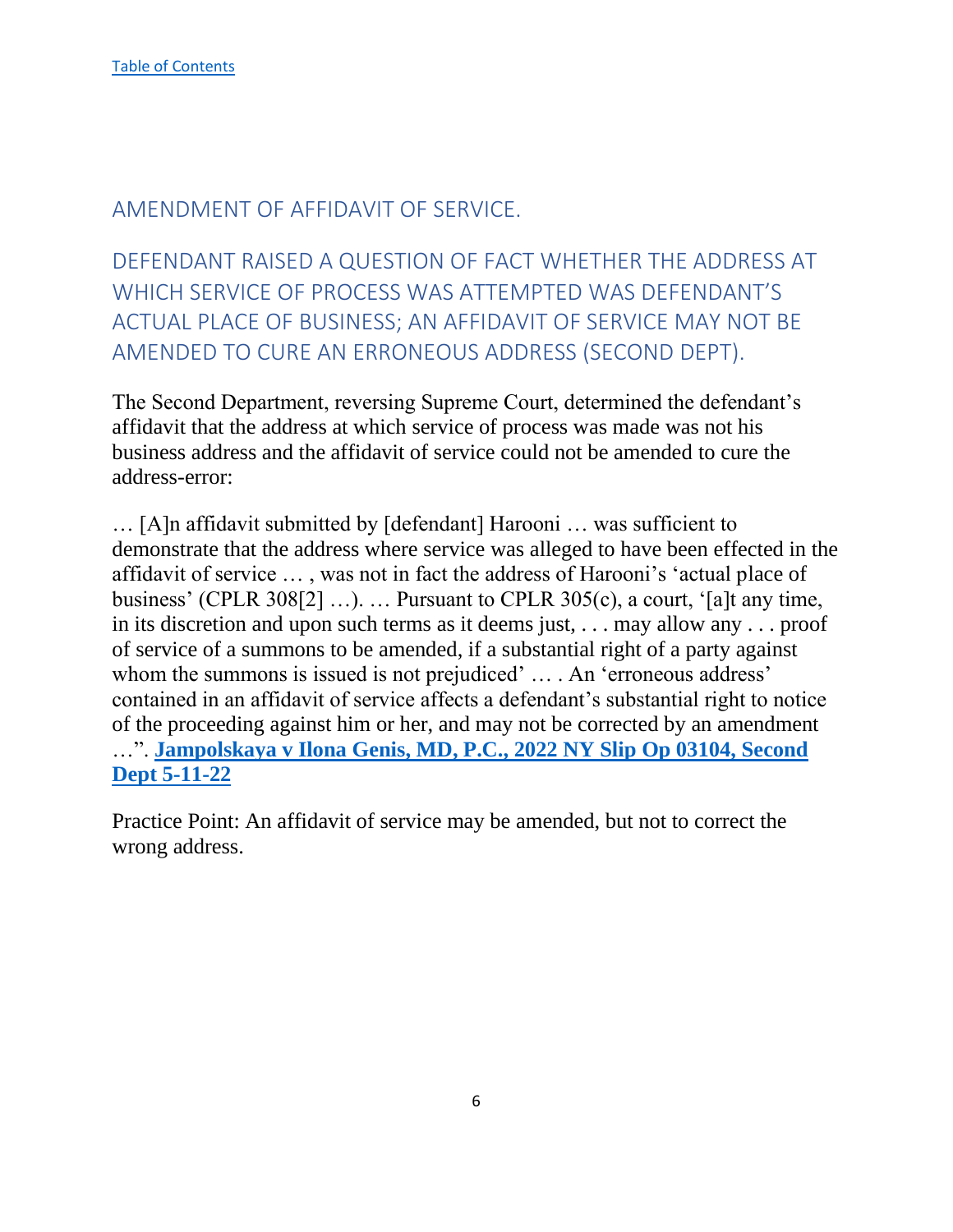## <span id="page-7-0"></span>AMENDMENT OF BILL OF PARTICULARS.

<span id="page-7-1"></span>PLAINTIFFS WERE ENTITLED TO AMEND THE BILL OF PARTICULARS TO THE EXTENT THE AMENDMENT AMPLIFIED THE ALLEGATIONS ALREADY MADE WITHOUT OBJECTION IN THE SUPPLEMENTAL BILL OF PARTICULARS (SECOND DEPT).

The Second Department, reversing (modifying) Supreme Court, determined plaintiffs were entitled to amplify the allegations in the supplemental bill of particulars in second and proposed third supplemental and amended bill of particulars:

The plaintiffs were entitled to amend their bill of particulars once as of right at any time prior to the filing of the note of issue … . Such amendment enables a party to include whatever could have been included in the original bill of particulars … . "'Whatever the pleading pleads, the bill must particularize since the bill is intended to [afford] the adverse party a more detailed picture of the claim . . . being particularized'" … . [B. E. M. v Warwick Val. Cent. Sch. Dist., 2022 NY Slip Op](https://nycourts.gov/reporter/3dseries/2022/2022_02990.htm)  [02990, Second Dept 5-4-22](https://nycourts.gov/reporter/3dseries/2022/2022_02990.htm)

Practice Point: Here plaintiffs were entitled to amend the supplemental bill of particulars to the extent the amendment amplified allegations already made without objection in the supplemental bill of particulars.

## <span id="page-7-2"></span>ATTORNEYS, FAILURE TO PROVIDE DISCOVERY, SANCTIONS.

<span id="page-7-3"></span>A MONETARY PENALTY IMPOSED UPON PLAINTIFF'S ATTORNEY, AS OPPOSED TO DISMISSAL OF THE COMPLAINT, WAS THE APPROPRIATE SANCTION FOR PLAINTIFF'S FAILURE TO PROVIDE DISCOVERY (SECOND DEPT).

The Second Department, reversing Supreme Court, determined sanctioning plaintiff's attorney for failing to provide discovery, rather than dismissal of the complaint, was the best way to handle plaintiff's inaction: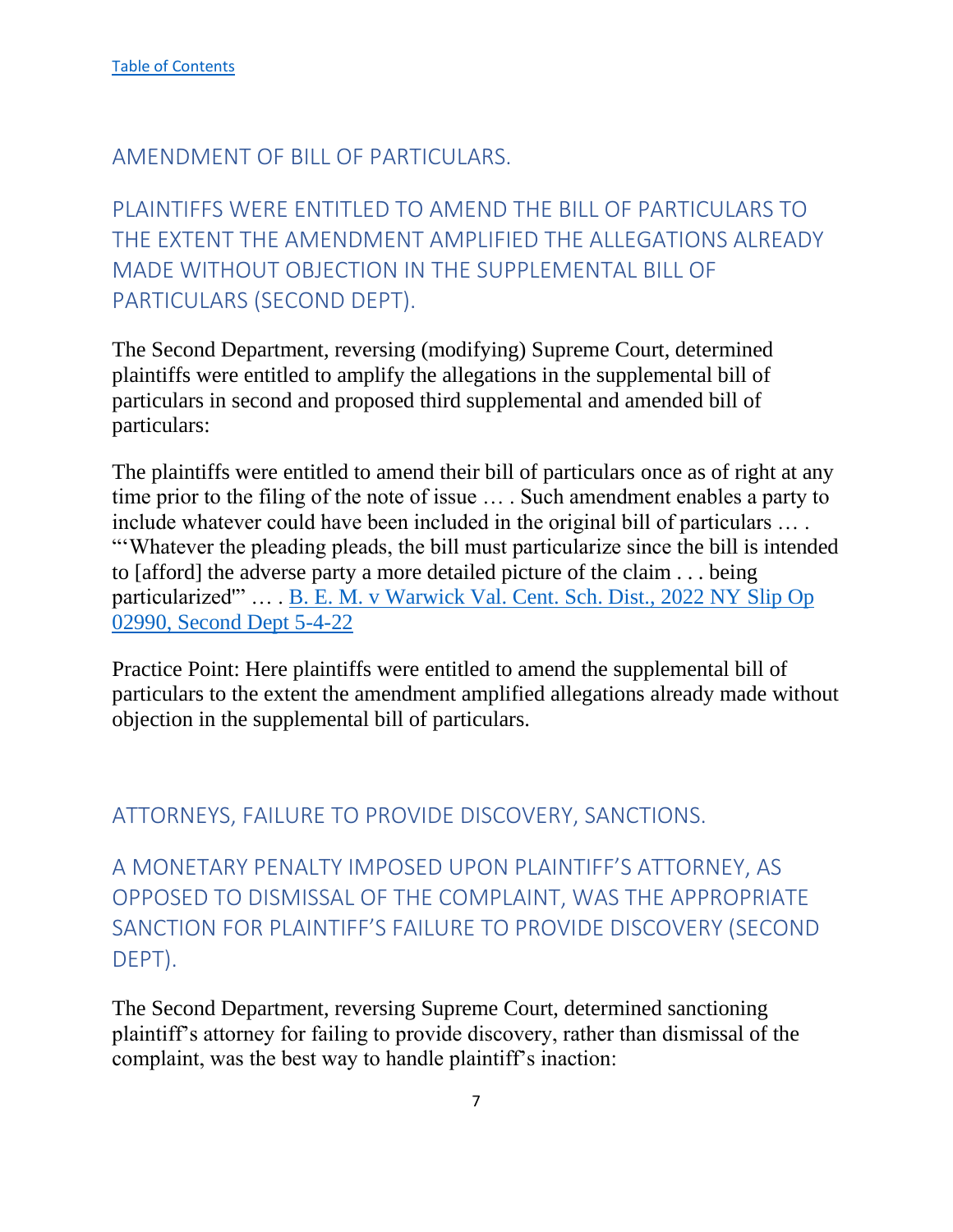… [T]he plaintiff's attorneys failed to comply with the defendants' demands for a bill of particulars and discovery, did not object to those demands, and did not respond in any way to follow-up communications from the defendants' attorneys until opposition to the motions was filed. Moreover, in response to the motions, the plaintiff's attorneys failed to articulate any excuse for this series of failures … .

Notwithstanding this dereliction of responsibility, at the time the defendants moved … to dismiss the complaint insofar as asserted against each of them, the plaintiff was not in violation of any court-ordered deadlines … . In fact, the defendants also both moved … to compel the plaintiff to comply with their respective discovery demands by a date certain. And … not long after the defendants' motions were filed, the plaintiff began to produce the requested materials, albeit with some alleged deficiencies.

Under these circumstances, we are of the view that reinstatement of the complaint conditioned upon the payment of a penalty by the plaintiffs' trial counsel personally to both defendants would be more appropriate than the outright denial of the plaintiff's right to a day in court … . [Cook v SI Care Ctr., 2022 NY Slip Op](https://nycourts.gov/reporter/3dseries/2022/2022_03225.htm)  [03225, Second Dept 5-18-22](https://nycourts.gov/reporter/3dseries/2022/2022_03225.htm)

Practice Point: Here a monetary penalty imposed personally upon plaintiff's attorney, as opposed to dismissal of the complaint, was deemed the appropriate penalty for plaintiff's failure to provide discovery.

## <span id="page-8-0"></span>ATTORNEYS, CRIMINAL CONTEMPT.

<span id="page-8-1"></span>PI AINTIFF'S COUNSEL SHOULD HAVE BEEN HELD IN CRIMINAL CONTEMPT FOR ISSUING SUBPOENAS IN DEFIANCE OF AN ORDER STAYING THE PROCEEDINGS; DIFFERENCE BETWEEN CIVIL AND CRIMINIAL CONTEMPT EXPLAINED (SECOND DEPT).

The Second Department, reversing (modifying) Supreme Court, determined plaintiff's counsel should have been found in criminal contempt for issuing subpoenas in defiance of Supreme Court order staying any further action in the case: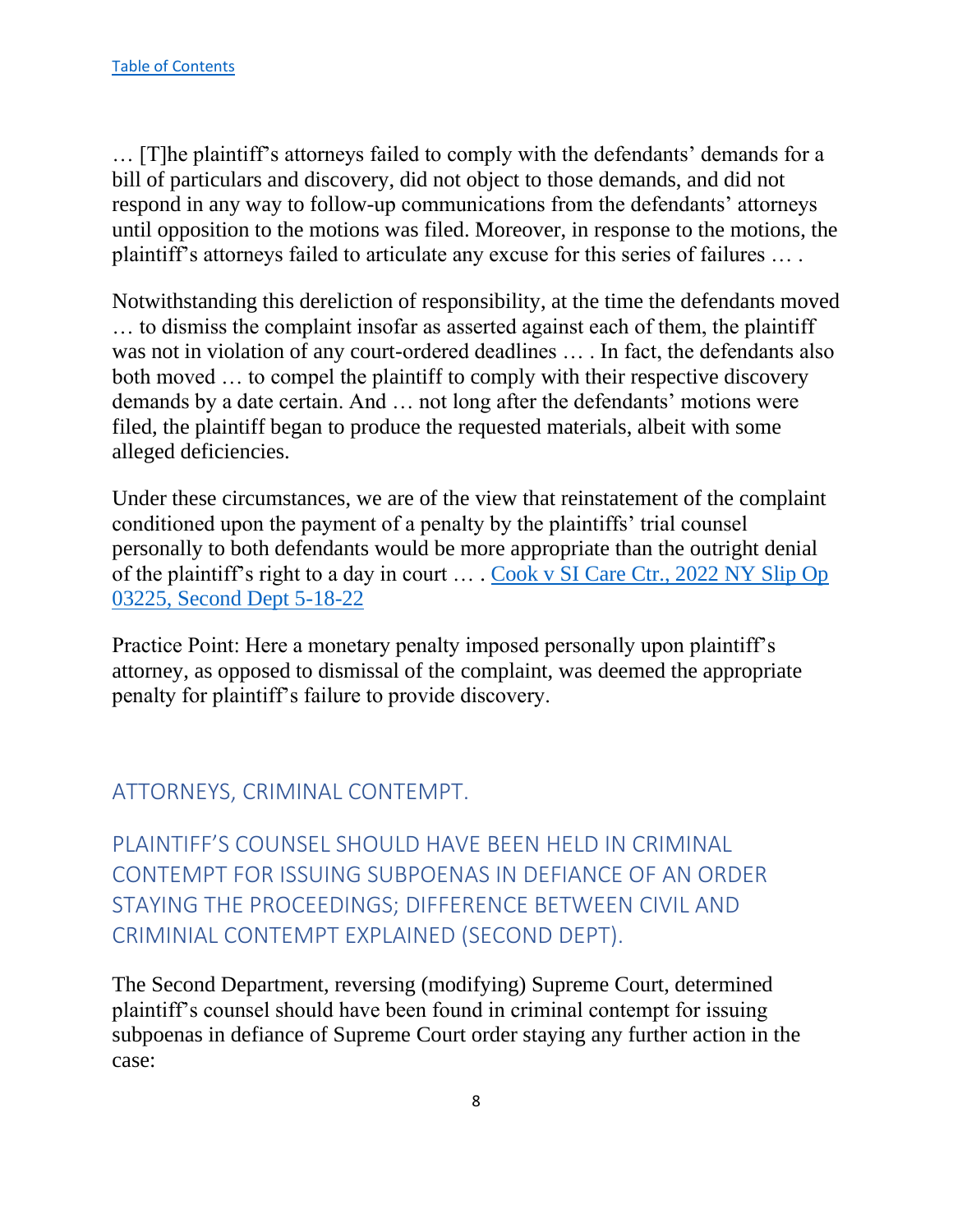In contrast to civil contempt, because the purpose of criminal contempt is to vindicate the authority of the court, no showing of prejudice is required … . Instead, "[a]llegations of willful disobedience of a proper judicial order strike at the core of the judicial process and implicate weighty public and institutional concerns regarding the integrity of and respect for judicial orders" … . …

Notwithstanding [the court's order], the plaintiff's counsel issued subpoenas on six separate occasions. When … the Supreme Court reiterated the terms of the stay, both via interim relief granted in the order to show cause and in a separate order, the plaintiff's counsel did not desist but instead served four more subpoenas and moved to compel the production of subpoenaed documents. This conduct evidences a lack of "respect for judicial orders" and warranted holding the plaintiff's counsel in criminal contempt … . Under the circumstances of this case, we deem the statutory maximum sanction of \$1,000 per offense warranted and therefore impose a total sanction of \$10,000. [Madigan v Berkeley Capital, LLC,](https://nycourts.gov/reporter/3dseries/2022/2022_03237.htm)  [2022 NY Slip Op 03237, Second Dept 5-18-22](https://nycourts.gov/reporter/3dseries/2022/2022_03237.htm)

Practice Point: Criminal contempt seeks to vindicate the authority of the court. Therefore no showing of prejudice is required. Here plaintiff's counsel issued subpoenas in defiance of an order of the court. A \$10,000 sanction for criminal contempt was imposed on the attorney by the appellate court.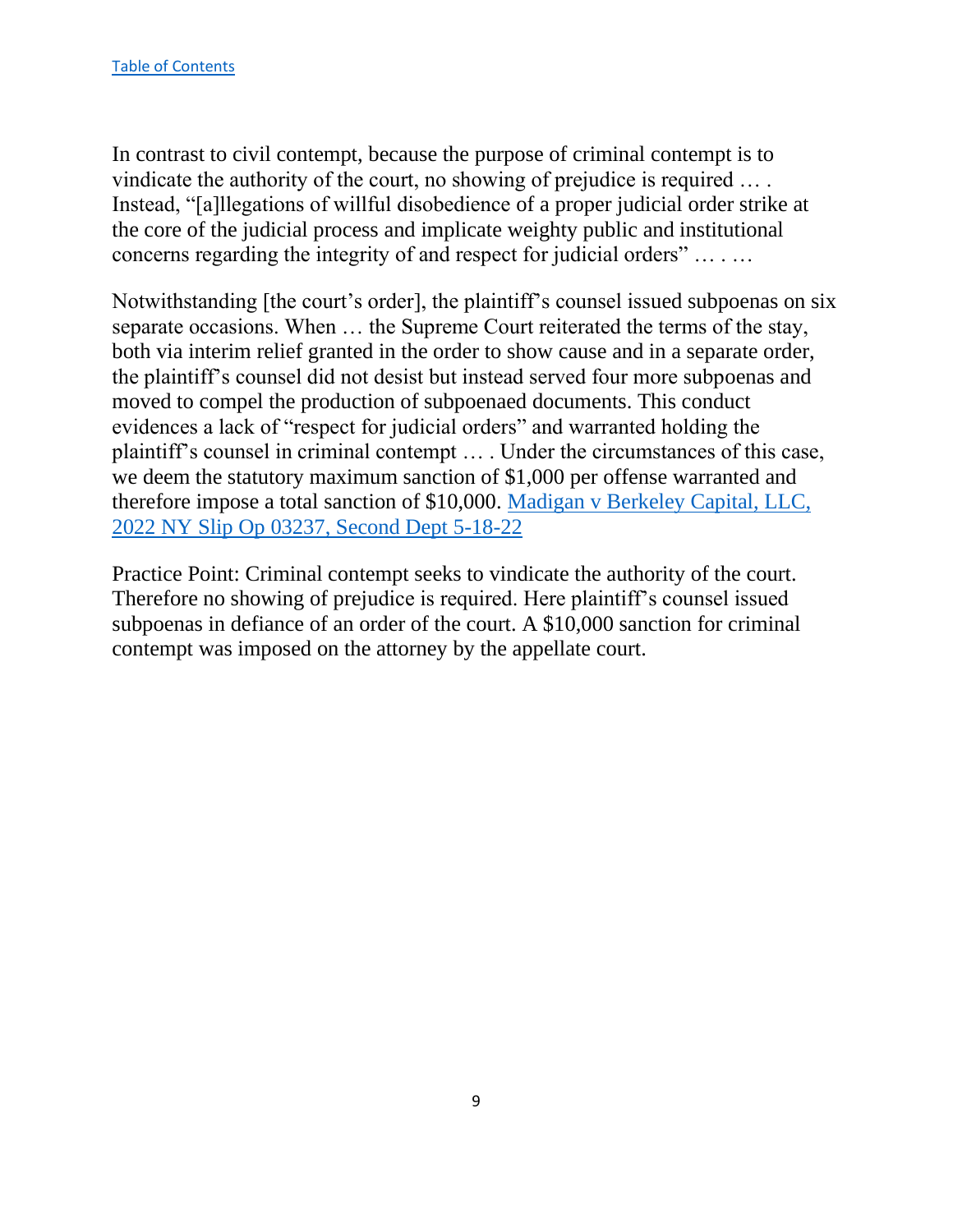## <span id="page-10-0"></span>CHANGE OF VENUE, PROPER PROCEDURE.

<span id="page-10-1"></span>WHEN A PARTY BRINGS A MOTION TO CHANGE VENUE IN THE COUNTY TO WHICH THE PARTY WANTS VENUE CHANGED, AS OPPOSED TO THE COUNTY WHERE THE ACTION WAS STARTED, THE PARTY MUST USE THE SPECIAL PROCEDURE IN CPLR 511 (A) AND (B), WHICH REQUIRES MAKING A DEMAND ON THE OTHER PARTY BEFORE BRINGING A MOTION; HERE THE SPECIAL PROCEDURE WAS NOT USED, THE MOTION TO CHANGE VENUE WAS MADE IN THE "WRONG COUNTY" AND SHOULD HAVE BEEN DISMISSED (SECOND DEPT).

The Second Department, reversing Supreme Court, determined the defendant nursing home's motion to change venue should have been denied. Unless a party follows the special procedure in CPLR 511(a) and (b), which requires making a demand on the other party before bringing a motion, a motion to change venue must be brought in the county where the action was started. Here the defendant did not use the special procedure and brought the motion to change venue in the county where defendant sought to move the proceedings. That was the wrong county for the motion:

This Court has stated that "[w]here . . . a motion to change venue . . . is made in the 'wrong county' and timely objection is raised to the improper venue of the motion itself, Special Term should deny the motion" … . Contrary to the defendant's contention, neither CPLR 501 nor CPLR 511(b) provided a basis for it to notice the motion in Nassau County. [Allen v Morningside Acquisition I, LLC, 2022 NY Slip](https://nycourts.gov/reporter/3dseries/2022/2022_03219.htm)  [Op 03219, Second Dept 5-18-22](https://nycourts.gov/reporter/3dseries/2022/2022_03219.htm)

Practice Point: Here the party made a motion to change venue in the county to which the party wanted venue changed. That was deemed the "wrong county" and the motion was dismissed because the party did not first use the special procedure in CPLR 511 (a) an (b) which requires making a demand on the other party before bringing the motion.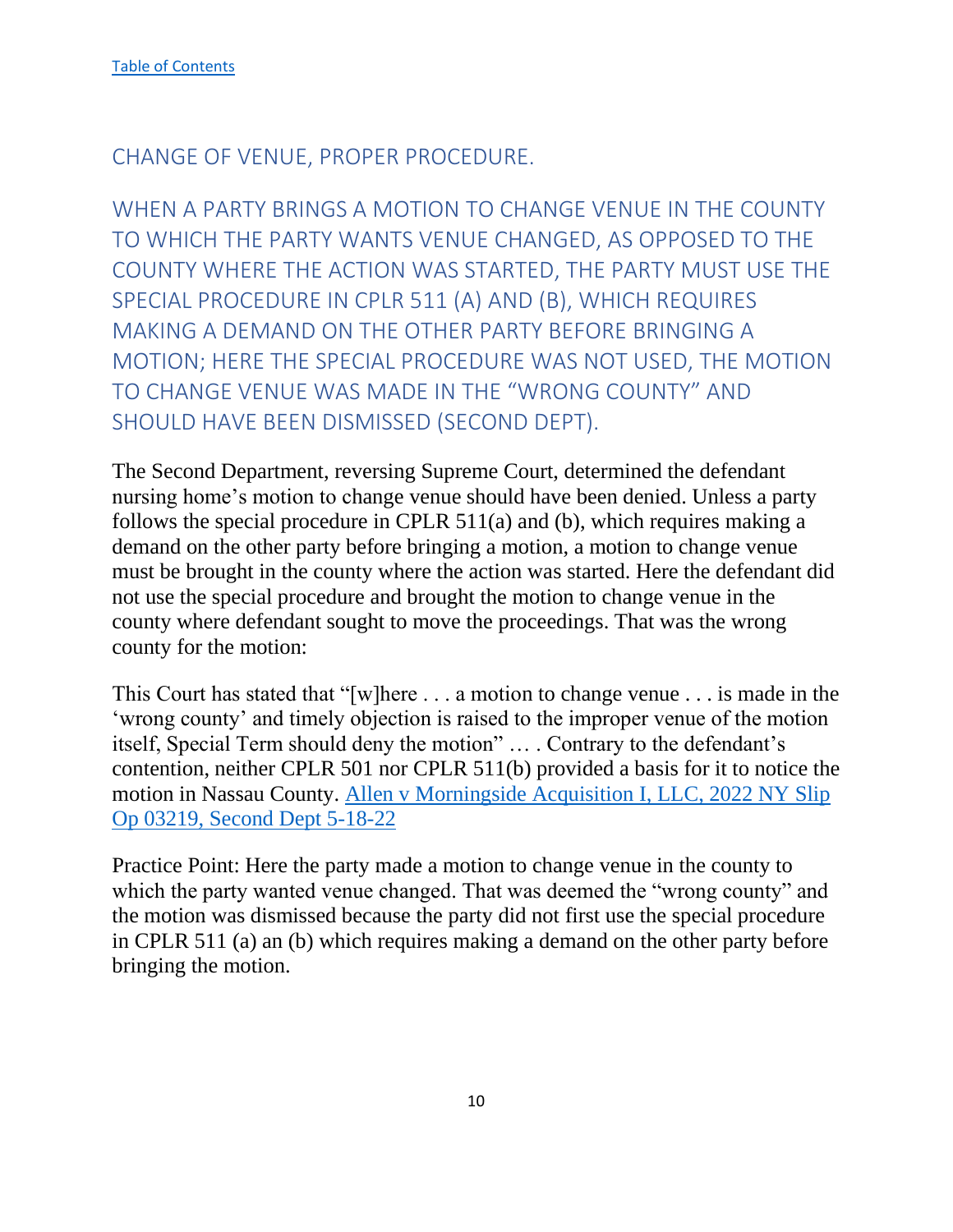<span id="page-11-0"></span>CHILD VICTIMS ACT, NON-RESIDENT PLAINTIFF, STATUTE OF LIMIITATIONS, BORROWING STATUTE.

<span id="page-11-1"></span>PLAINTIFF, A FLORIDA RESIDENT, ALLEGEDLY WAS ABUSED BY A PRIEST IN FLORIDA IN 1983 AND 1984; PLAINTIFF SUED THE DIOCESE OF BROOKLYN BECAUSE THE PRIEST WHO ALLEGEDLY ABUSED HIM WAS TRANSFERRED FROM BROOKLYN TO FLORIDA, ALLEGEDLY BECAUSE OF SEXUAL MISCONDUCT WITH CHILDREN; THE CHILD VICTIMS ACT DOES NOT APPLY TO THE NONRESIDENT PLAINTIFF AND THE BORROWING STATUTE DOES APPLY; THEREFORE FLORIDA'S FOUR-YEAR STATUTE OF LIMITATIONS RENDERED PLAINTIFF'S ACTION TIME-BARRED (SECOND DEPT).

The Second Department, in a full-fledged opinion, in a matter of first impression, by Justice Christopher, determined the New York Child Victims Act, CPLR 214-g, is not available to nonresident plaintiffs where the alleged acts of abuse occurred outside New York. CPLR 214-g extends the statute of limitations to allow lawsuits by plaintiffs who were children at the time of the abuse. The Second Department further determined CPLR 214-g does not preclude the application of the borrowing statute, CPLR 202. Here the plaintiff, a Florida resident, alleged the acts of abuse were committed in Florida in 1983 and 1984 by Father William Authenrieth. Plaintiff alleged Father Authenrieth was transferred from the Diocese of Brooklyn to the Florida Diocese of Orlando (Florida) in 1973 because of his sexual misconduct with children. Hence the suit by the Florida plaintiff against the Diocese of Brooklyn. Because CPLR 214-g does not apply and CPLR 202, the borrowing statute, requires the application of Florida's four-year statute of limitations, plaintiff's suit is time-barred:

… [U]nder the circumstances of this case, CPLR 214-g does not apply extraterritorially, where the plaintiff is a nonresident, and the alleged acts of sexual abuse were perpetrated by a nonresident outside of New York … . \* \* \*

… [U]nder these circumstances the borrowing statute would apply, and since the plaintiff's action is time-barred in Florida, it would also be time-barred in New York, unless, as argued by the plaintiff, CPLR 214-g precludes the application of CPLR 202. … We answer that question in the negative. Therefore, even if CPLR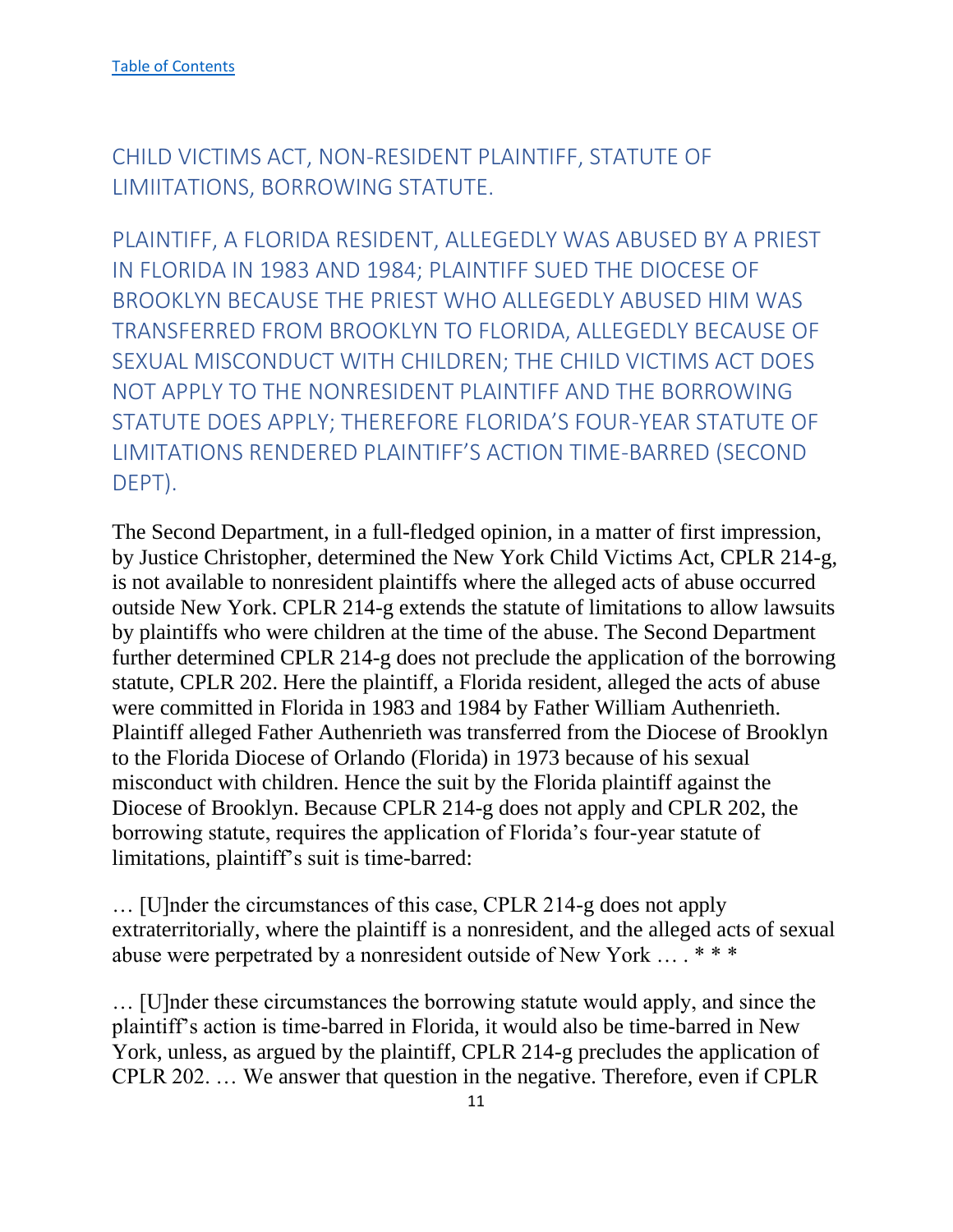214-g applied extraterritorially, the plaintiff's action would be dismissed as timebarred pursuant to CPLR 202. [S.H. v Diocese of Brooklyn, 2022 NY Slip Op](https://nycourts.gov/reporter/3dseries/2022/2022_02982.htm)  [02982, Second Dept 5-4-22](https://nycourts.gov/reporter/3dseries/2022/2022_02982.htm)

Practice Point: The Child Victims Act, which extends the statute of limitations for plaintiffs who were abused as children, does not apply to this Florida plaintiff who was allegedly abused in Florida. Plaintiff sued the Diocese of Brooklyn under the theory that the priest who abused him in Florida in 1983 and 1984 was transferred to Florida from Brooklyn, allegedly because of sexual misconduct with children. New York's borrowing statute applied rendering the action time-barred under Florida's four-year statute of limitations.

<span id="page-12-0"></span>COURT OF CLAIMS, LABOR LAW-CONSTRUCTION LAW, NOTICE OF CLAIM.

<span id="page-12-1"></span>CLAIMANTS' MOTION FOR LEAVE TO FILE AND SERVE A LATE NOTICE OF CLAIM IN THIS CONSTRUCTION-ACCIDENT CASE SHOULD HAVE BEEN GRANTED (SECOND DEPT).

The Second Department, reversing the Court of Claims, determined claimants' should have been allowed to file a late notice of claim in this construction accident case. The delay in filing was minimal, claimants made a sufficient showing the defendants were not prejudiced by the delay and defendants did not demonstrate prejudice:

The claimants showed that any delay in ascertaining actual notice of all of the essential facts underlying the claims was minimal … , and that the defendants were provided with an adequate opportunity to investigate the circumstances underlying the claims in light of, among other things, the information contained in an accident report and a medical release, which were both prepared by the defendants' general contractor on the date of the accident…. . …

… [T]he defendants failed to come forward with "a particularized evidentiary showing that [they] will be substantially prejudiced" if the late claims are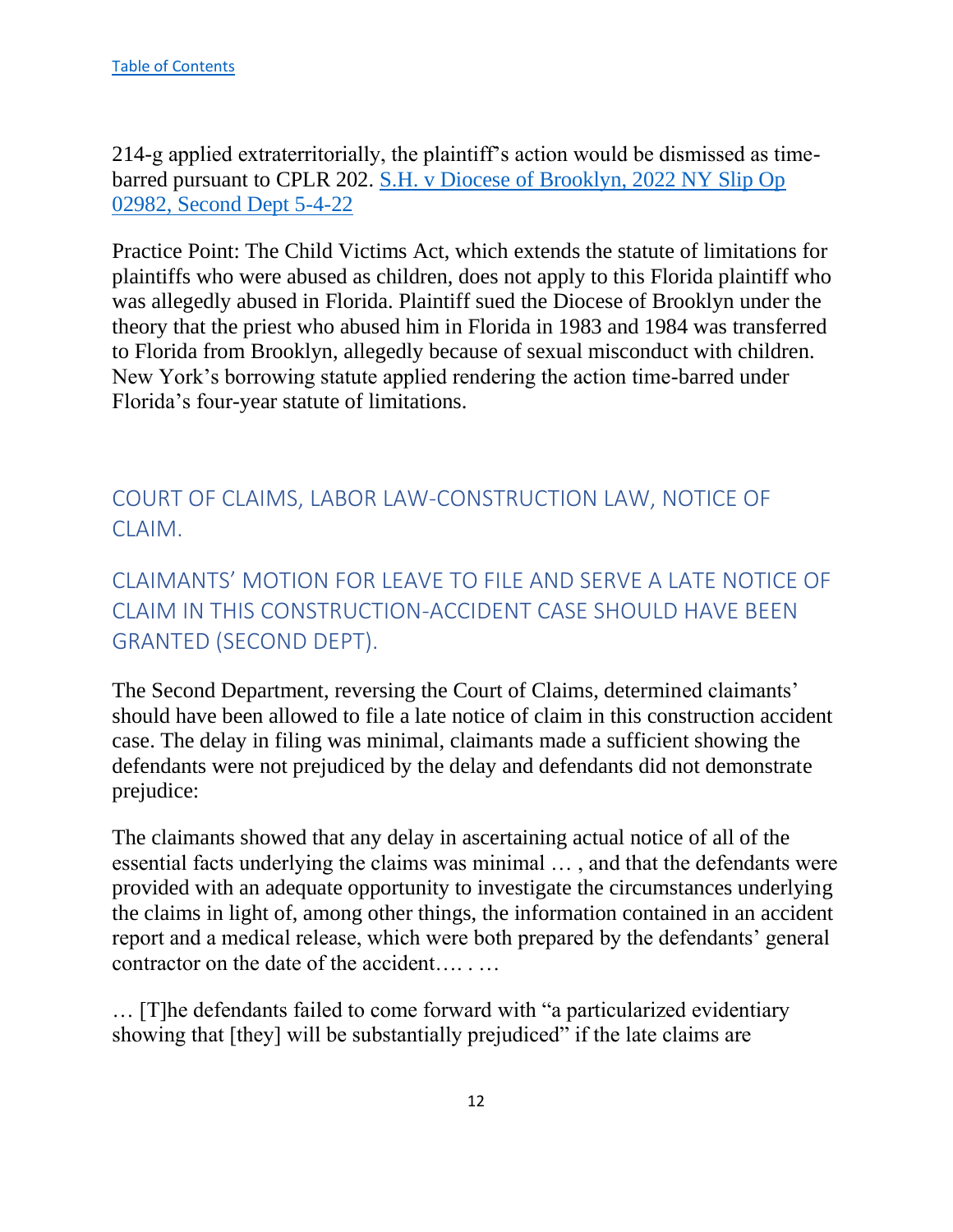permitted … . [Schnier v New York State Thruway Auth., 2022 NY Slip Op 03267,](https://nycourts.gov/reporter/3dseries/2022/2022_03267.htm)  [Second Dept 5-18-22](https://nycourts.gov/reporter/3dseries/2022/2022_03267.htm)

Practice Point: The claimants adequately demonstrated defendants in this construction-accident case were not prejudiced by the minimal delay in filing the notice of claim and defendants were unable to demonstrate any prejudice as they had time to investigate the incident after timely receiving the accident report. Claimants' motion for leave to file and serve a late notice of claim should have been granted.

<span id="page-13-0"></span>CRIMINAL LAW, CIVIL DISCOVERY NOT PRECLUDED BY PARALLEL CRIMINAL INVESTIGATION.

<span id="page-13-1"></span>SUPREME COURT PROPERLY REFUSED TO QUASH SUPBOENAS ISSUED BY THE OFFICE OF THE ATTORNEY GENERAL (OAG) TO THE TRUMP ORGANIZATION IN THE OAG'S FRAUD INVESTIGATION; THE FACT THAT THERE IS A RELATED CRIMINAL INVESTIGATION DOES NOT PRECLUDE CIVIL DISCOVERY (FIRST DEPT).

The First Department, in this civil investigation by the Office of Attorney General (OAG) into whether the respondent Trump Organization committed fraud in their financial practices and disclosure, Supreme Court properly refused to quash the OAG's subpoenas seeking depositions and documents. The fact that there is also a criminal investigation does preclude civil discovery:

The existence of a criminal investigation does not preclude civil discovery of related facts, at which a party may exercise the privilege against self-incrimination … .. Individuals have no constitutional or statutory right to be called to testify before a grand jury under circumstances that would give them immunity from prosecution for any matter about which they testify; although subjects of a grand jury proceeding have a statutory right to appear and testify, this right is conditioned upon the witness waiving the right to immunity and giving up the privilege against self-incrimination (CPL 190.50[5] …). The political campaign and other public statements made by OAG about appellants do not support the claim that OAG initiated, or is using, the subpoenas in this civil investigation to obtain testimony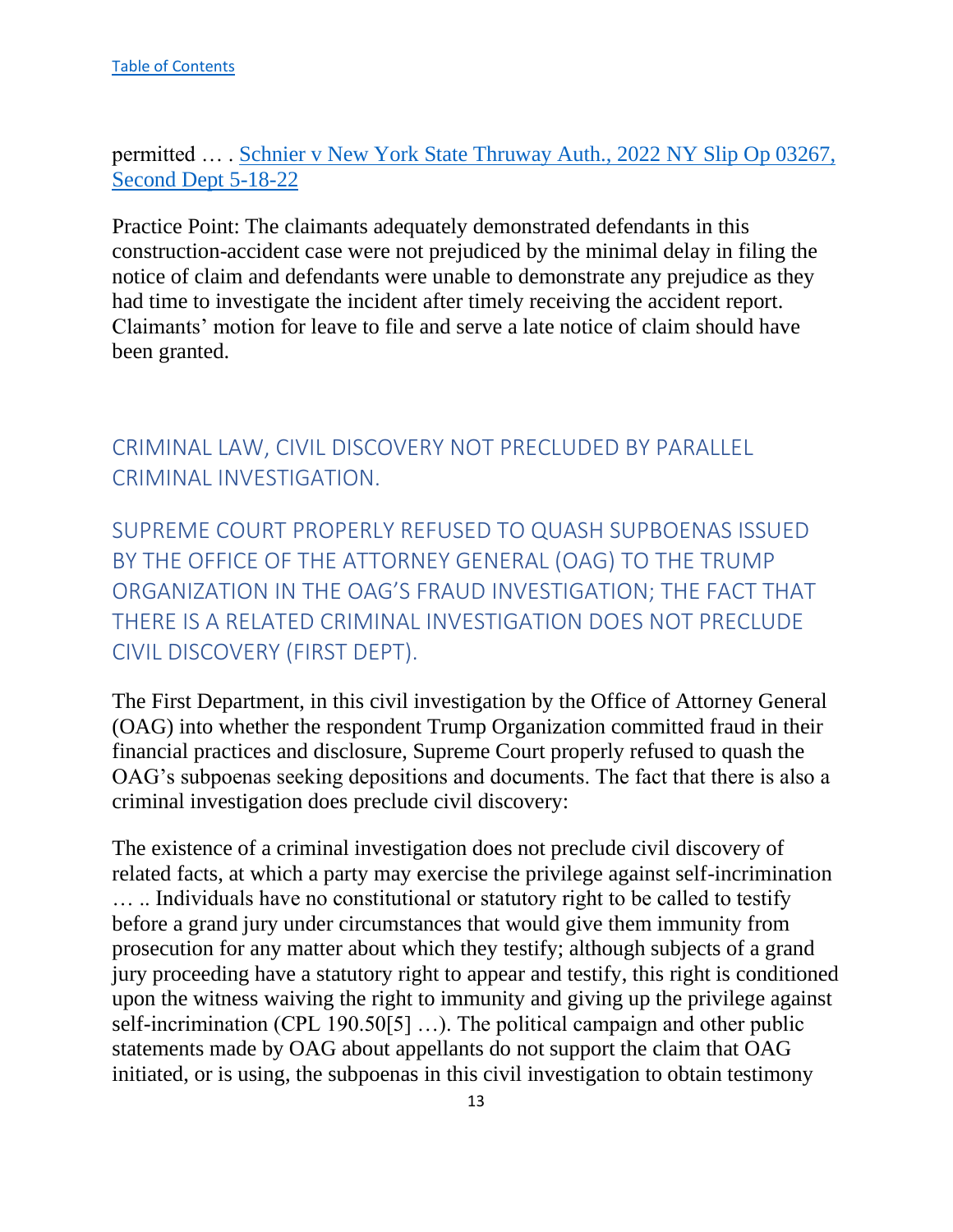solely for use in a criminal proceeding or in a manner that would otherwise improperly undermine appellants' privilege against self-incrimination … . Neither does the record suggest that, in the absence of a civil investigation, OAG would be likely to grant immunity to appellants — the primary subjects of the criminal investigation — to secure their grand jury testimony. Thus, the subpoenas did not frustrate any right to testify with immunity. [Matter of People of the State of New](https://nycourts.gov/reporter/3dseries/2022/2022_03456.htm)  [York v Trump Org., Inc., 2022 NY Slip Op 03456, First Dept 5-26-22](https://nycourts.gov/reporter/3dseries/2022/2022_03456.htm)

Practice Point: This case stems from the Office of Attorney General's (OAG's) fraud investigation of the Trump Organization. Supreme Court properly refused to quash the OAG's subpoenas. The fact that there is a related criminal investigation does not preclude civil discovery. There was no showing the appellants' privilege against self-incrimination was being undermined by the subpoenas seeking depositions and documents.

<span id="page-14-0"></span>DISMISSAL WITHOUT PREJUDICE, BREACH OF FORUM SELECTION CLAUSE, ATTORNEY'S FEES.

<span id="page-14-1"></span>A DISMISSAL WITHOUT PREJUDICE IS NOT A FINAL DETERMINATION ON THE MERITS AND IS NOT SUBJECT TO COLLATERAL ESTOPPEL; ATTORNEY'S FEES ARE APPROPRIATE DAMAGES IN AN ACTION FOR BREACH OF A FORUM SELECTION CLAUSE (FIRST DEPT).

The First Department, reversing Supreme Court, determined plaintiff's (Wormser's) action for breach of the forum selection clause seeking attorney's fees could go ahead. The defendant's (L'Oreal's) New Jersey action had been dismissed "without prejudice," and therefore was not precluded by collateral estoppel:

After the New Jersey court had dismissed [defendant's] complaint "with prejudice within the jurisdiction of New Jersey," L'OrÉal commenced an action against Wormser in Supreme Court, New York County. Subsequently, a New Jersey appellate court amended the New Jersey trial court's orders to make the dismissal "without prejudice" … , and Wormser brought this action.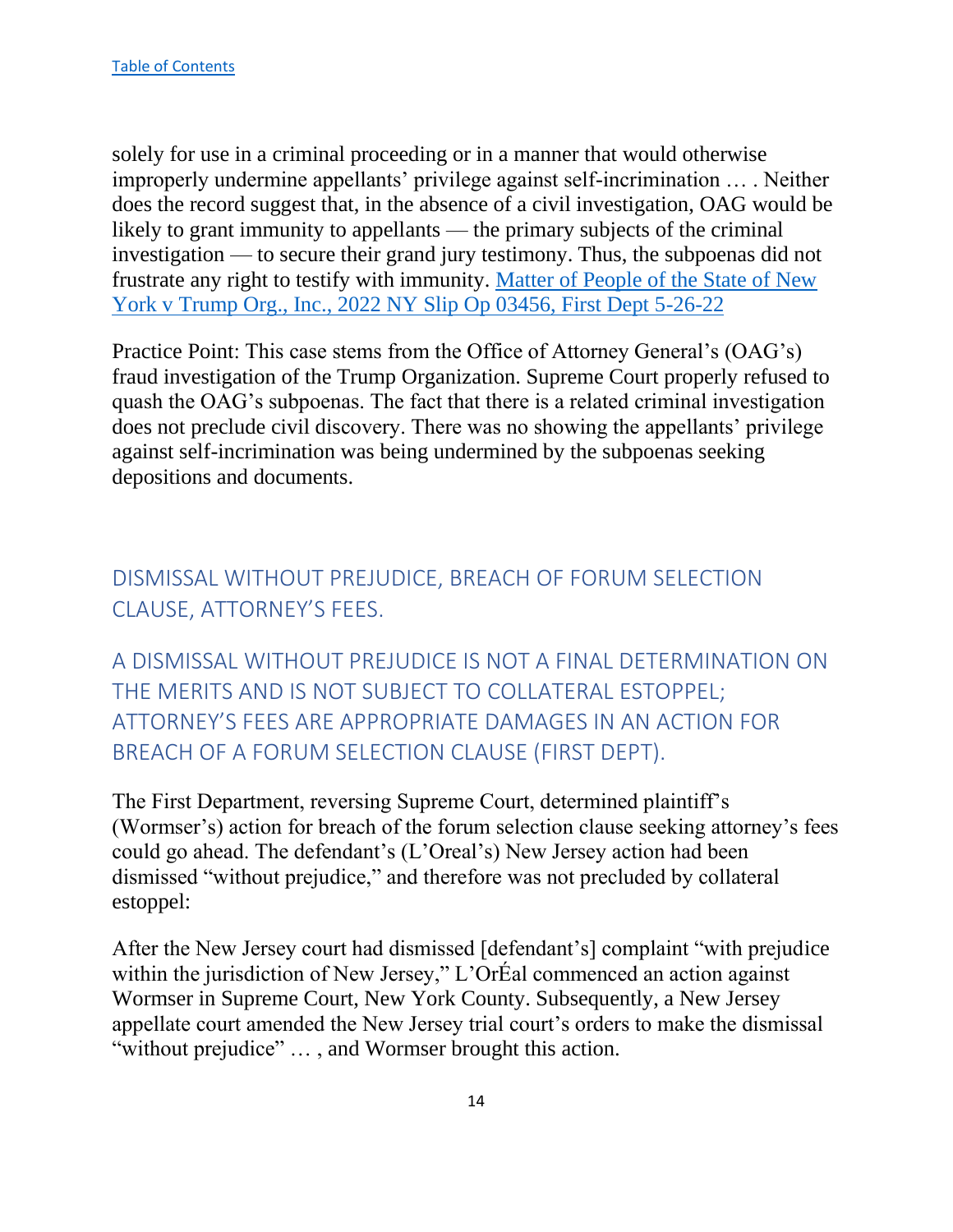Wormser's claim is not barred by the doctrine of res judicata, because the dismissal was without prejudice by the New Jersey appellate court and therefore was not a final determination on the merits ,,,,

Wormser's claim for attorneys' fees may proceed, as "damages may be obtained for breach of a forum selection clause, and an award of such damages does not contravene the American rule that deems attorneys' fees a mere incident of litigation" … . [Wormser Corp. v L'Oréal USA, Inc., 2022 NY Slip Op 03093, First](https://nycourts.gov/reporter/3dseries/2022/2022_03093.htm)  [Dept 5-10-22](https://nycourts.gov/reporter/3dseries/2022/2022_03093.htm)

Practice Point: A dismissal without prejudice is not a final determination on the merits and is not therefore subject to collateral estoppel.

Practice Point: Attorney's fees are properly demanded as damages in an action for breach of a forum selection clause.

## <span id="page-15-0"></span>ELECTION LAW, VERIFICATION OF PETITION.

<span id="page-15-1"></span>THE VALIDATING PETITION SHOULD NOT HAVE BEEN DISMISSED ON THE GROUND THE PETITION WAS NOT VERIFIED; THE FAILURE TO RAISE THE OBJECTION WITH DUE DILIGENCE WAIVED IT; ALTHOUGH THE LANGUAGE IN THE PETITION WAS NOT EXACTLY THAT IN CPLR 3021, THE PETITION WAS IN FACT VERIFIED (SECOND DEPT).

The Second Department, reversing Supreme Court, determined petitioner's validating petition petition should not have been dismissed on the ground that the petition was not verified because: (1) the respondents waived the issue by not objecting with due diligence; and (2) although the exact words re: verification in CPLR 3021 were not used, the language used in the petition had the same effect as verification:

"Section 16-116 of the Election Law requires that a special proceeding brought under article 16 of the Election Law shall be heard upon a verified petition. The requirement is jurisdictional in nature" … . However, the objection to the alleged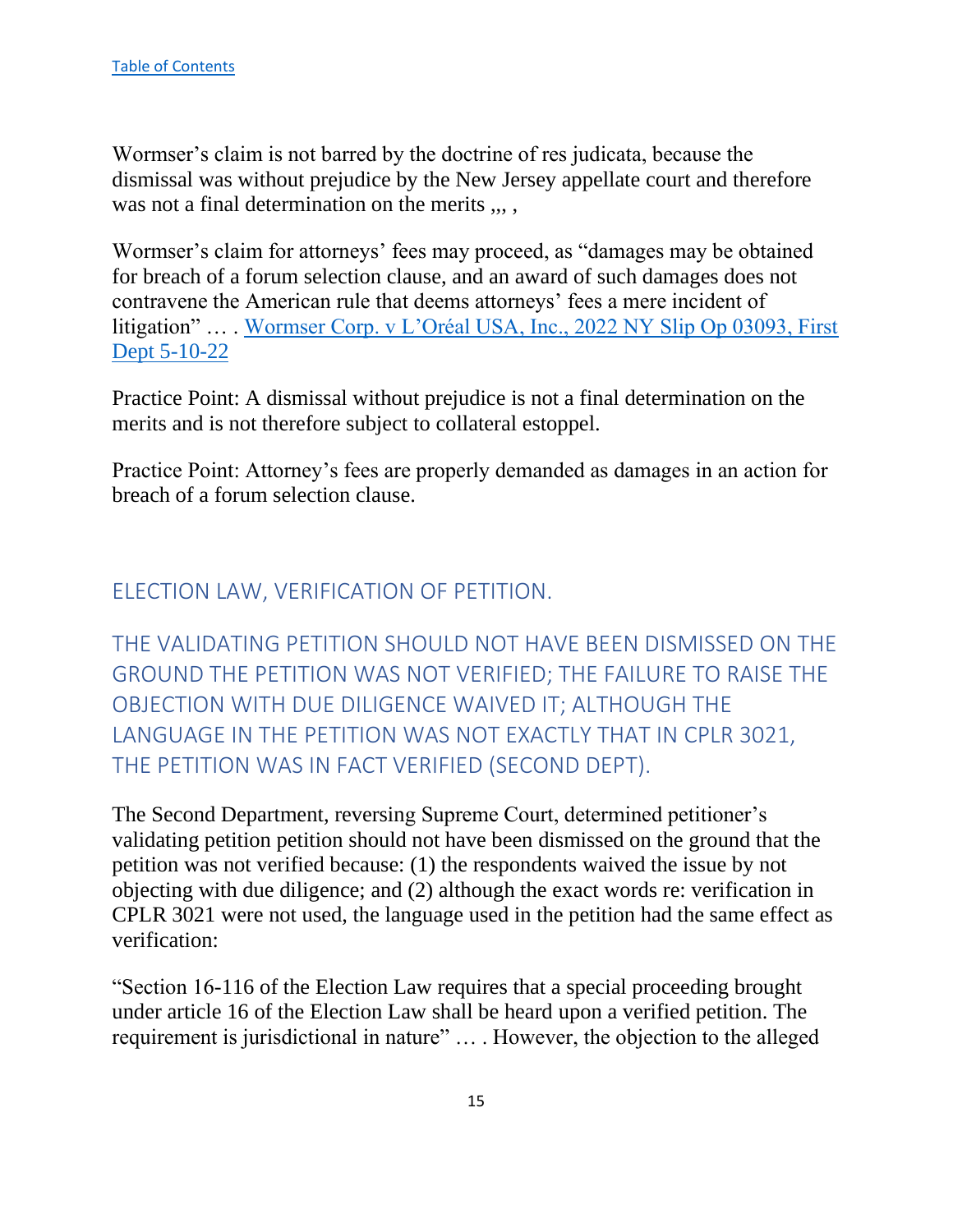lack of verification of the validating petition was waived by the objectors' failure to raise that objection with due diligence as required by CPLR 3022 … .

Moreover, the mere fact that a petition does not use the exact words set forth in CPLR 3021 does not mean that the petition is not verified, so long as the language used has the same effect as a verification … . Here, the language used in the validating petition had the same effect as a verification and, therefore, the validating petition was "verified" within the meaning of Election Law § 16- 116. [Matter of Francois v Rockland County Bd. of Elections, 2022 NY Slip Op](https://nycourts.gov/reporter/3dseries/2022/2022_03190.htm)  [03190, Second Dept 5-12-22](https://nycourts.gov/reporter/3dseries/2022/2022_03190.htm)

Practice Point: Under the Election Law a validating petition must be verified and the absence of verification is a jurisdictional defect. The failure raise the issue with due diligence, however, waives the objection pursuant to CPLR 3021. In addition, to constitute a valid verification, the exact language in CPLR 3021 need not be used. Here he language in the validating petition. although not exactly as prescribed in CPLR 3021, was deemed sufficient to verify it.

<span id="page-16-0"></span>EXPERT DISCLOSURE, TREATING PHYSICIAN, THIRD DEPARTMENT'S UNIQUE REQUIREMENTS.

<span id="page-16-1"></span>CLAIMANT'S ATTORNEY WAS NOT AWARE OF THE THIRD DEPARTMENT'S UNIQUE REQUIREMENT OF FULL EXPERT-WITNESS DISCLOSURE FOR A TREATING PHYSICIAN; THAT WAS AN ADEQUATE EXCUSE FOR AN UNTIMELY DISCLOSURE (THIRD DEPT).

The Third Department, reversing Supreme Court, determined claimant's treating physician (Hopson) in this personal injury case should have been allowed to testify as an expert, despite the failure to comply with full expert disclosure pursuant to CPLR 3101. The Third Department is the only department which requires such full expert disclosure by a treating physician and claimant's attorney had not practiced in the Third Department:

There is no dispute that claimant failed to comply with the expert disclosure requirements of CPLR 3101 (d) (1) (i) in identifying Hopson as a witness.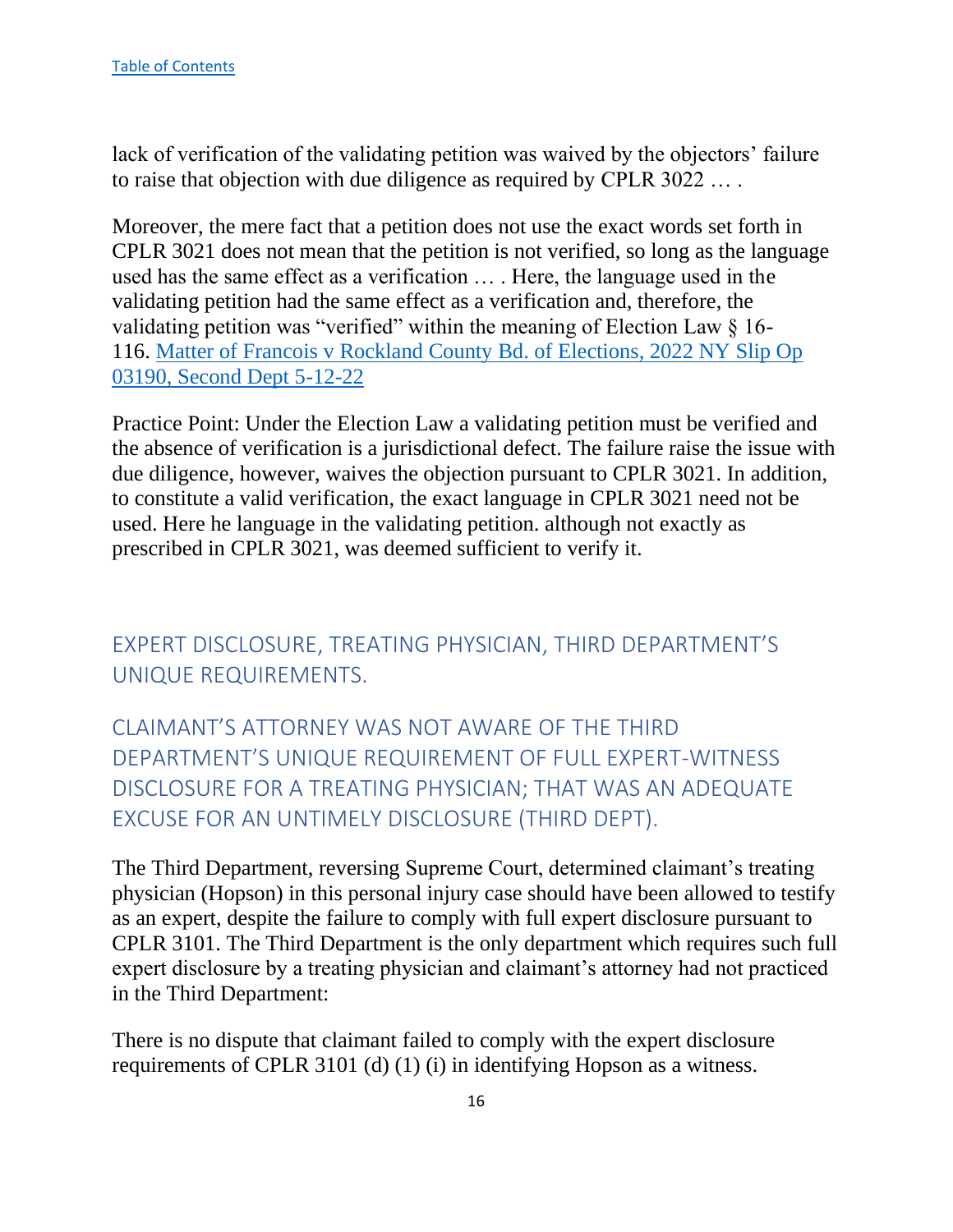Nevertheless, we disagree with the Court of Claims' finding that claimant's excuse was unreasonable. The situation here mirrors that in Schmitt v Oneonta City Sch. [Dist. \(151 AD3d 1254\)](https://nycourts.gov/reporter/3dseries/2017/2017_04527.htm), where we accepted the explanation of the plaintiffs' attorney that he was "unaware of this Court's interpretation of CPLR 3101 (d) (1) (i) and the corresponding need to file an expert disclosure for a treating physician, and the record [was] otherwise devoid of any indication that counsel's failure to file such disclosure was willful" … . The same holds true here, as claimant's attorney revealed that she practices law in a different judicial department and candidly conceded that she was unaware of this Court's interpretation that the statute requires expert disclosure for treating physicians. There is nothing in the record calling into question the veracity of counsel's representations and no basis to conclude that the noncompliance with CPLR 3101 (d) (1) (i) was willful. As such, the court erred in precluding Hopson's testimony as an expert witness.... . [Freeman v State of New York, 2022 NY Slip Op 03559, Third Dept 6-2-22](https://nycourts.gov/reporter/3dseries/2022/2022_03559.htm)

Practice Point: Only the Third Department requires full expert-witness disclosure for a treating physician.

## <span id="page-17-0"></span>FAMILY LAW, DEFAULT, ATTORNEYS, APPEALS.

<span id="page-17-1"></span>ALTHOUGH FATHER FAILED TO APPEAR, HIS COUNSEL APPEARED AND FATHER WAS THEREFORE NOT IN DEFAULT; BECAUSE FATHER WAS NOT IN DEFAULT, APPEAL IS NOT PRECLUDED (FOURTH DEPT).

The Fourth Department, vacating the portions of the order entered on default, determined father's failure to appear was not a default because his counsel appeared. Because father was not in default, appeal is not precluded:

We agree with the father that Family Court erred in entering the order upon his default based on his failure to appear in court. The record establishes that the father "was represented by counsel, and we have previously determined that, [w]here a party fails to appear [in court on a scheduled date] but is represented by counsel, the order is not one entered upon the default of the aggrieved party and appeal is not precluded" … . [Matter of Akol v Afet, 2022 NY Slip Op 03641, Fourth Dept 6-](https://nycourts.gov/reporter/3dseries/2022/2022_03641.htm) [3-22](https://nycourts.gov/reporter/3dseries/2022/2022_03641.htm)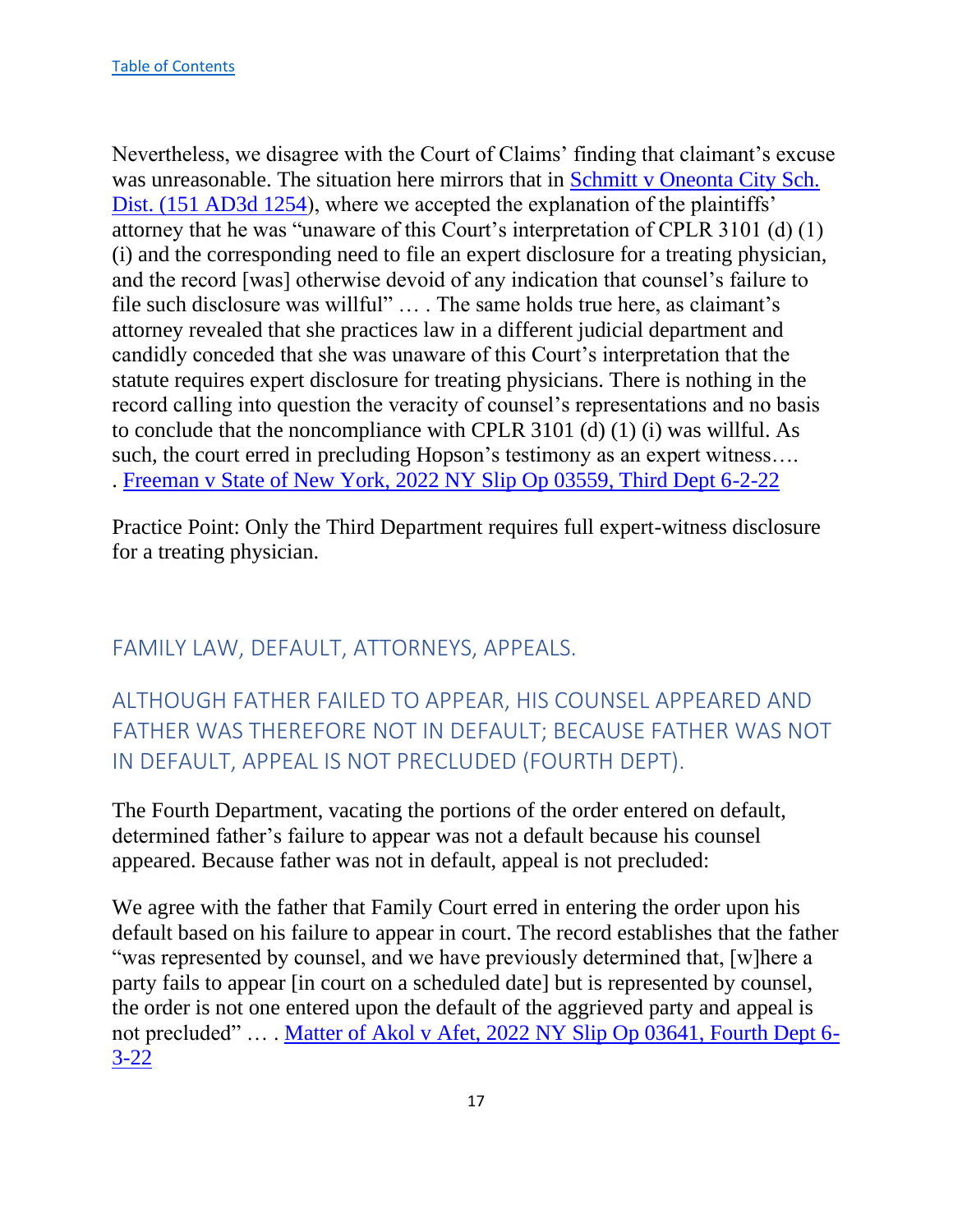Practice Point: When counsel appears in Family Court, the party represented by counsel is not in default. An appeal is available to a party not in default.

## <span id="page-18-0"></span>FORECLOSURE, BANK'S STANDING.

<span id="page-18-1"></span>TO CHALLENGE THE BANK'S STANDING TO FORECLOSE THE DEFENDANT MUST ASSERT THE LACK OF STANDING AS AN AFFIRMATIVE DEFENSE; MERELY DENYING THE RELEVANT ALLEGATIONS IN THE COMPLAINT IS NOT ENOUGH (SECOND DEPT).

The Second Department, reversing (modifying) Supreme Court, determined that the bank in this foreclosure action was not required to affirmatively demonstrate standing, the defendant, to raise the issue, must assert lack of standing as an affirmative defense, and merely denying the relevant allegations in the complaint is not enough:

… [T]he plaintiff was not required to show its standing to maintain the action. "[W]here, as here, standing is not an essential element of the cause of action, under CPLR 3018(b) a defendant must affirmatively plead lack of standing as an affirmative defense in the answer in order to properly raise the issue in its responsive pleading" … . The mere denial of the allegation that the plaintiff was the owner and holder of the note and mortgage in the answer of Republic First Bank, without more, was insufficient to assert that the plaintiff lacks standing … . [Aurora Loan Servs., LLC v Jemal, 2022 NY Slip Op 02970, Second Dept 5-4-22](https://nycourts.gov/reporter/3dseries/2022/2022_02970.htm)

Practice Point: Lack of standing in a foreclosure action must be raised as an affirmative defense. It is not enough to deny the relevant allegations in the foreclosure complaint.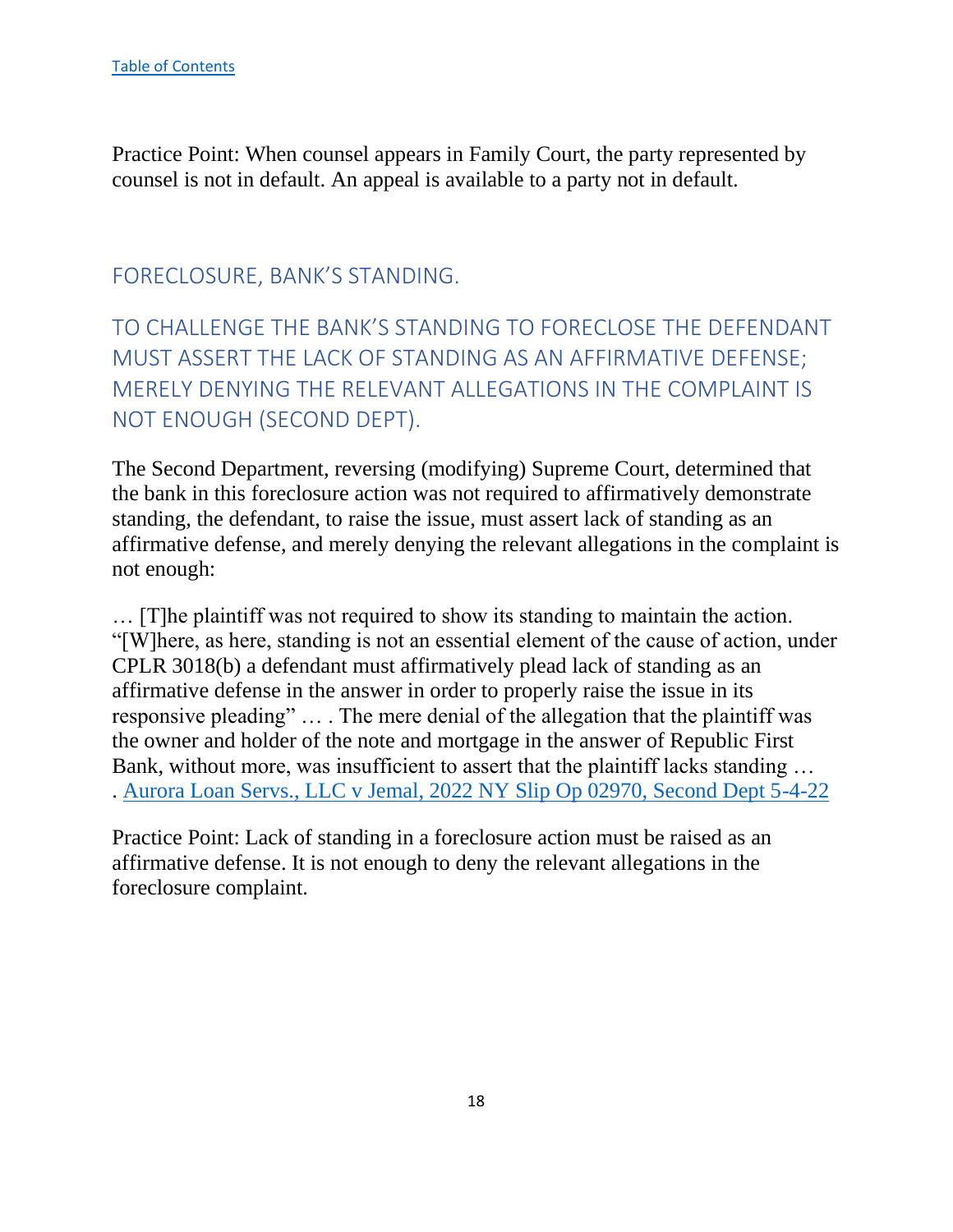<span id="page-19-0"></span>FORECLOSURE, REAL PROPERTY ACTIONS AND PROCEEDINGS LAW (RPAPL), STATUTE OF LIMITATIONS, ONLY AN EXPLICIT ACKNOWLEDGMENT OF THE MORTGAGE DEBT WILL REVIVE AN EXPIRED STATUTE OF LIMITATIONS.

<span id="page-19-1"></span>ONLY AN EXPRESS ACKNOWLEDEMENT OF THE MORTGAGE DEBT PURSUANT TO GENERAL OBLIGATIONS LAW 17-105 COULD REVIVE OR TOLL THE STATUTE OF LIMITATIONS IN THIS FORECLOSURE ACTION; THE REFERENCES TO THE MORTGAGE DEBT IN FINANCIAL STATEMENTS AND TAX RETURNS PROVIDED TO THE MORTGAGOR BY THE MORTGAGEE WERE NOT ENOUGH (CT APP).

The Court of Appeals, in a full-fledged opinion by Judge Troutman, over an extensive two-judge dissent, determined that the statute of limitations on the underlying foreclosure action was not tolled based upon acknowledgments of the mortgage debt in financial statements and tax returns. Rather, pursuant to General Obligations Law 17-105, only and express promise to pay the debt would revive an otherwise expired statute of limitations:

The primary question presented by this appeal is which section of article 17 of the General Obligations Law governs the tolling or revival of the statute of limitations period in an action pursuant to Real Property Actions and Proceedings Law (RPAPL) § 1501 (4). RPAPL § 1501 (4) allows a party to cancel a mortgage where the limitations period for commencing a foreclosure action has expired. We hold that General Obligations Law section 17-105, not section 17-101, governs whether the statute of limitations has been tolled or revived in such an action. \* \* \*

Under General Obligations Law § 17-105 (1), the Partnership's (mortgagee's) actions in this case could only toll or revive the statute of limitations for the Council (mortgagor) to bring a foreclosure action if the Partnership made an "express" "promise to pay the mortgage debt." Accordingly, the Appellate Division correctly concluded that the Partnership's delivery of its financial statements and tax returns to Council did not meet the requirements of section 17- 105 (1) because they were not express promises to pay the mortgage debt (189 AD3d at 28). [Batavia Townhouses, Ltd. v Council of Churches Hous. Dev. Fund](https://www.nycourts.gov/reporter/3dseries/2022/2022_03361.htm)  [Co., Inc., 2022 NY Slip Op 03361, CtApp 5-24-22](https://www.nycourts.gov/reporter/3dseries/2022/2022_03361.htm)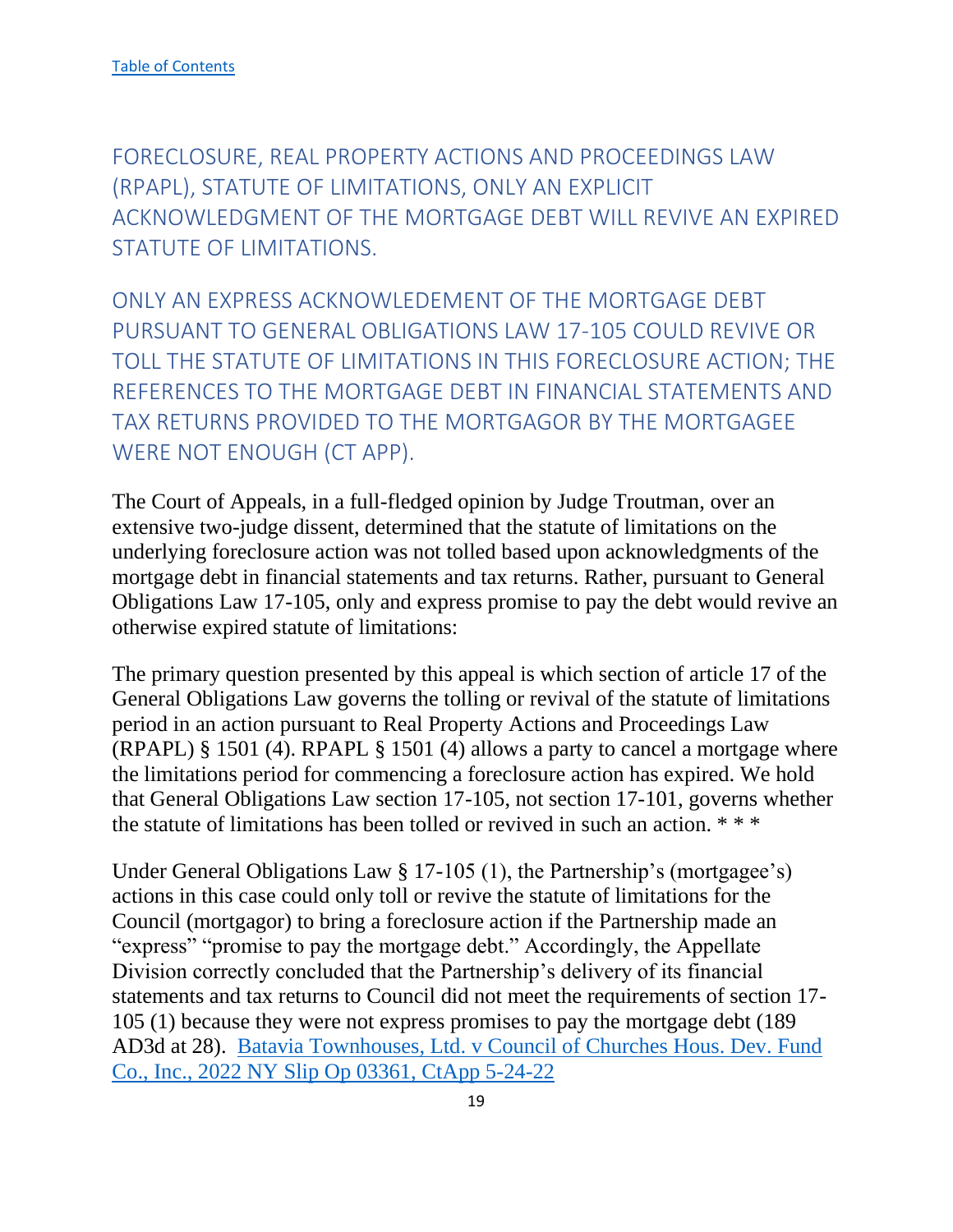Practice Point: Here references to the mortgage debt in financial statements and tax returns provided to the mortgagor by the mortgagee did not revive or toll the statute of limitations on the underlying foreclosure action. Pursuant to General Obligations Law 17-105, only an express acknowledgement of the mortgage would revive the action.

## <span id="page-20-0"></span>GOOD FAITH EFFORT TO FILE AND SERVE OPPOSITION PAPERS.

<span id="page-20-1"></span>PETITIONER DEMONSTRATED A GOOD FAITH EFFORT TO TIMELY FILE AND SERVE HIS OPPOSITION PAPERS AND DEMONSTRATED A POTENTIALLY MERITORIOUS CAUSE OF ACTION; SUPREME COURT HAD REFUSED TO CONSIDER THE OPPOSITION PAPERS BEFORE ISSUING ITS ORDER DISMISSING THE PETITION; THE ORDER SHOULD HAVE BEEN VACATED (SECOND DEPT).

The Second Department, reversing Supreme Court, determined petitioner's motion to vacate an order dismissing the petition issued after Supreme Court refused to consider petitioner's opposition papers should have been granted. Petitioner had made a good faith effort to timely file and serve the papers and demonstrated a potentially meritorious cause of action:

The petitioner, who had until July 13, 2018, to submit opposition papers to the respondents' motion, filed pro se opposition papers with the court on July 13, 2018. He failed, however, to properly serve the respondents with a copy of the opposition papers, or to provide the court with proper proof of service. Nonetheless, the petitioner did file with the court a defective affidavit of service, in which dates of service were blank and which was neither signed nor notarized. Moreover, a copy of the opposition papers that the petitioner had emailed to the respondents was later discovered in the "junk" email folder of the respondents' counsel. "Clearly, the [petitioner] made a good faith, albeit unsuccessful, attempt to timely . . . respond to the motion," and the court "should have considered the absence of any evidence that the [petitioner's] default was intentional, made in bad faith, or with an intent to abandon the action" … .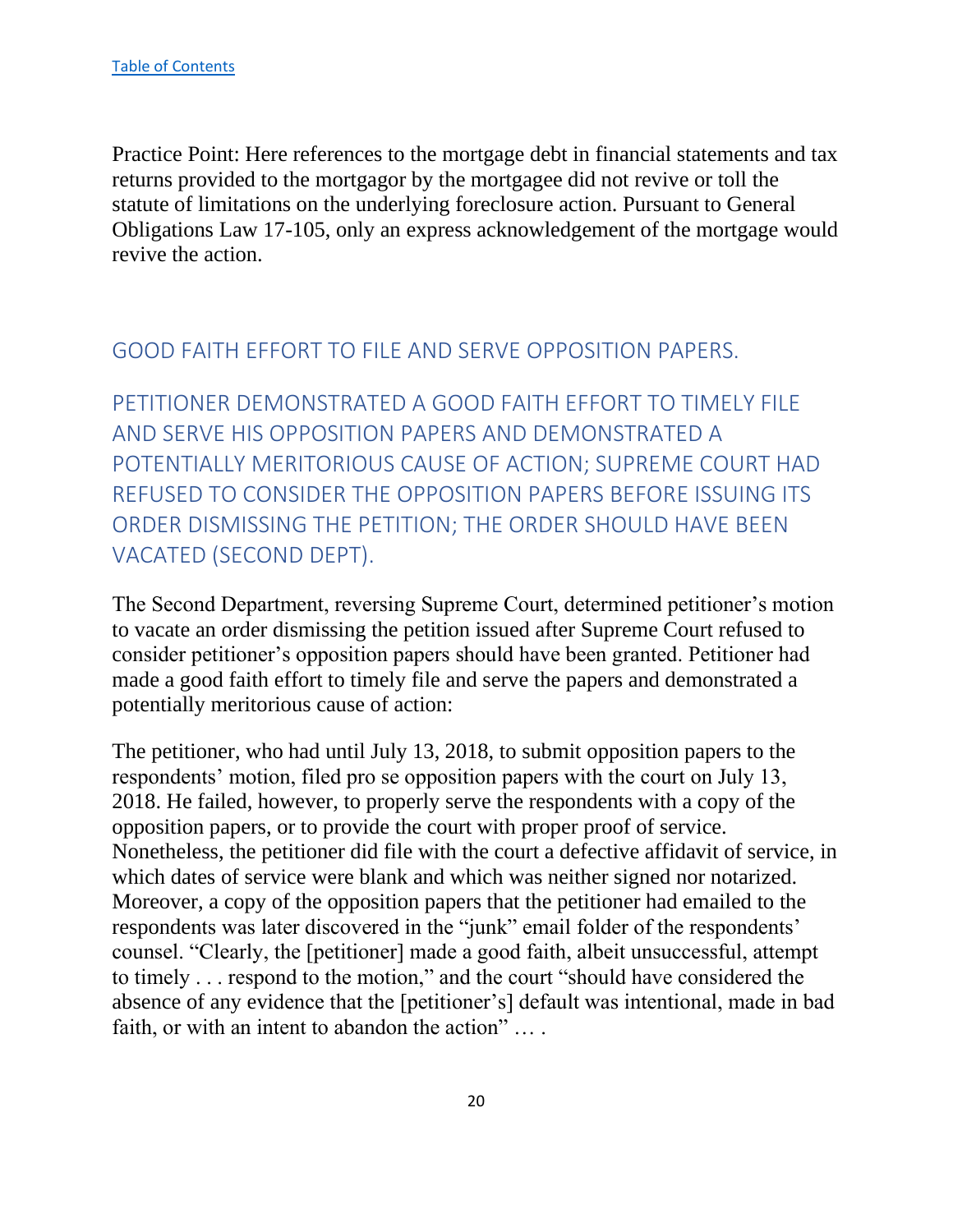… [T]he petitioner's arguments in support of the amended petition demonstrate a potentially meritorious cause of action … . Lastly, the respondents have "neither alleged nor established that [they] would be prejudiced by vacating the default and hearing the matter on the merits" ... . Matter of Brennan v County of Rockland, [2022 NY Slip Op 03240, Second Dept 5-16-22](https://nycourts.gov/reporter/3dseries/2022/2022_03240.htm)

Practice Point: Here petitioner's good faith effort to timely file and serve his opposition papers demonstrated he did not intend to abandon the action. Supreme Court should not have refused to consider his opposition papers before issuing its order dismissing the petition. The order should have been vacated.

## <span id="page-21-0"></span>JUDGES, SUA SPONTE DISMISSAL.

# <span id="page-21-1"></span>ABSENT "EXTRAORDINARY CIRCUMSTANCES," A JUDGE DOES NOT HAVE THE AUTHORITY TO, SUA SPONTE, DISMISS A COMPLAINT (SECOND DEPT).

The Second Department, reversing Supreme Court, determined the judge should not have, sua sponte, dismissed the complaint because there were no "extraordinary circumstances:"

The Supreme Court erred … in, sua sponte, directing dismissal of the complaint … . "'A court's power to dismiss a complaint, sua sponte, is to be used sparingly and only when extraordinary circumstances exist to warrant dismissal'" … . Here, although the plaintiff's submissions were insufficient to demonstrate his entitlement to a default judgment, no extraordinary circumstances existed to warrant dismissal of the complaint … . [Binder v Tolou Realty Assoc., Inc., 2022](https://nycourts.gov/reporter/3dseries/2022/2022_03223.htm)  [NY Slip Op 03223, Second Dept 5-18-22](https://nycourts.gov/reporter/3dseries/2022/2022_03223.htm)

Practice Point: Absent so-called "extraordinary circumstances." a judge does not have the authority to, sua sponte, dismiss a complaint. Here plaintiff's evidence was not sufficient to support a default judgment, but that insufficiency did not justify dismissing the complaint.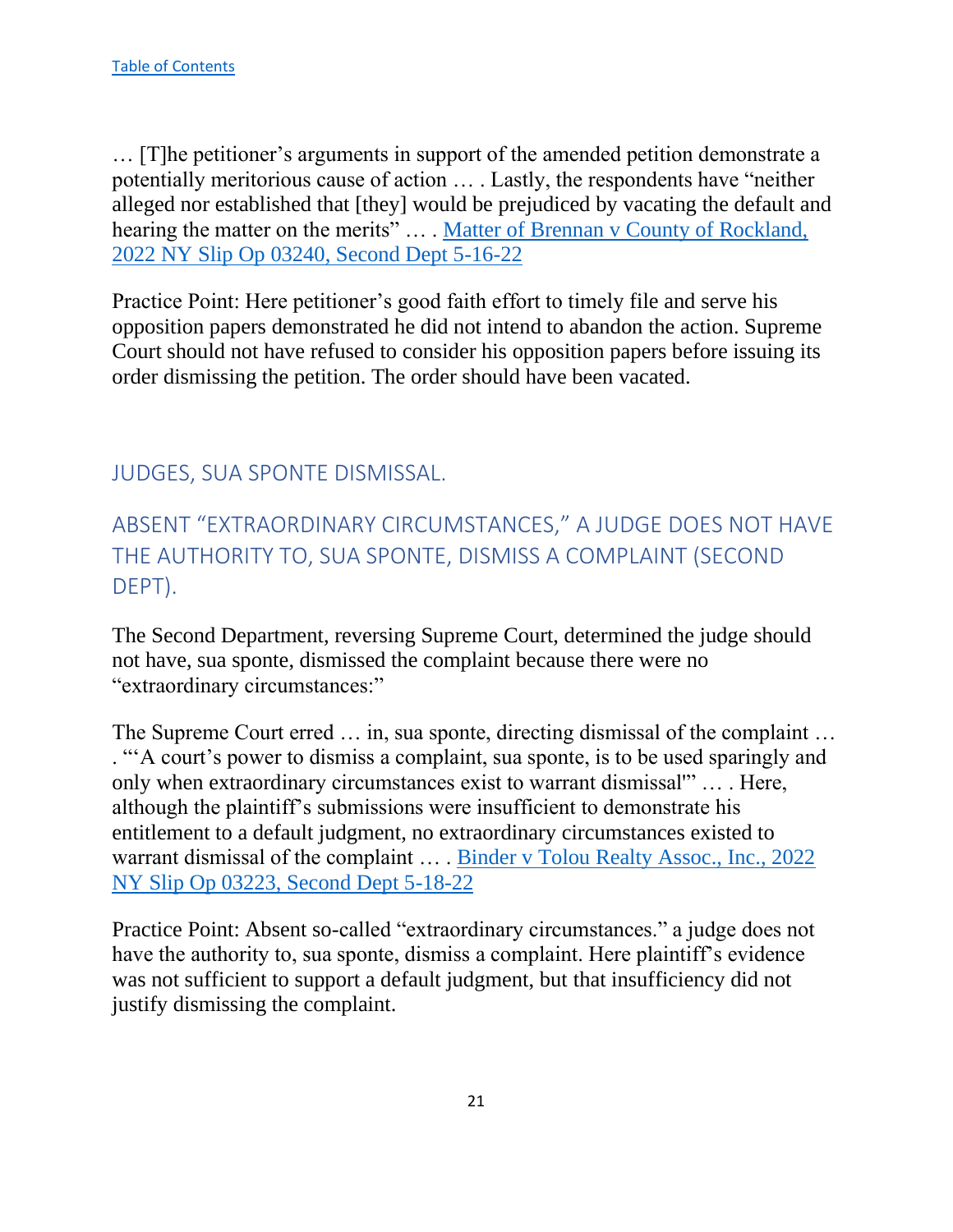<span id="page-22-0"></span>LIMITED LIABILITY COMPANY LAW, REAL PROPERTY LAW, DEFAULT, LIS PENDENS.

<span id="page-22-1"></span>THE LLC'S FAILURE TO CHANGE THE ADDRESS ON FILE WITH THE SECRETARY OF STATE IS NOT A SUFFICIENT EXCUSE FOR A DEFAULT; PARTIES TO WHICH THE SUBJECT PROPERTY WAS TRANSFERRED AFTER THE LIS PENDENS WAS FILED ARE NOT NECESSARY PARTIES BECAUSE THEY ARE BOUND BY THE RESULT IN THIS ACTION (FIRST DEPT).

The First Department, reversing Supreme Court, determined (1) defendant E&A did not show a reasonable excuse for its default, and (2) the parties to which the property was transferred after the lis pendens was filed were not necessary parties because they are bound by the result of the instant action:

E&A asserted that it did not receive the summons and complaint, which had been served on the Secretary of State, because it had failed to keep its address updated. However, where a defendant does not receive service of process because it failed to keep a current address on file with the Secretary of State, courts will not find a reasonable excuse for a default … . …

Supreme Court should have denied E&A's cross motion insofar as it sought to join as defendants Yuanqing Liu (who purchased the property from E&A) and NYC Happy Housing LLC (which purchased the property from Liu), as Liu and NYC Happy Housing are not necessary parties. On the contrary, Liu and NYC Happy Housing need not be joined to accord complete relief or to avoid an inequitable effect (CPLR 1001[a]); rather, they are "bound by all proceedings taken in the action . . . to the same extent as a party" because their conveyances were recorded after the filing of the notice of pendency (CPLR 6501 …). [Majada Inc. v E&A RE](https://nycourts.gov/reporter/3dseries/2022/2022_03476.htm)  [Capital Corp., 2022 NY Slip Op 03476, First Dept 5-31-22](https://nycourts.gov/reporter/3dseries/2022/2022_03476.htm)

Practice Point: A limited liability corporation's (LLC's) failure to change the address on file with the Secretary of State is not an acceptable excuse for a default. Because a lis pendens was filed against the defendant's property here, the parties to which the property was subsequently transferred are bound by the result of this action and are not, therefore, necessary parties.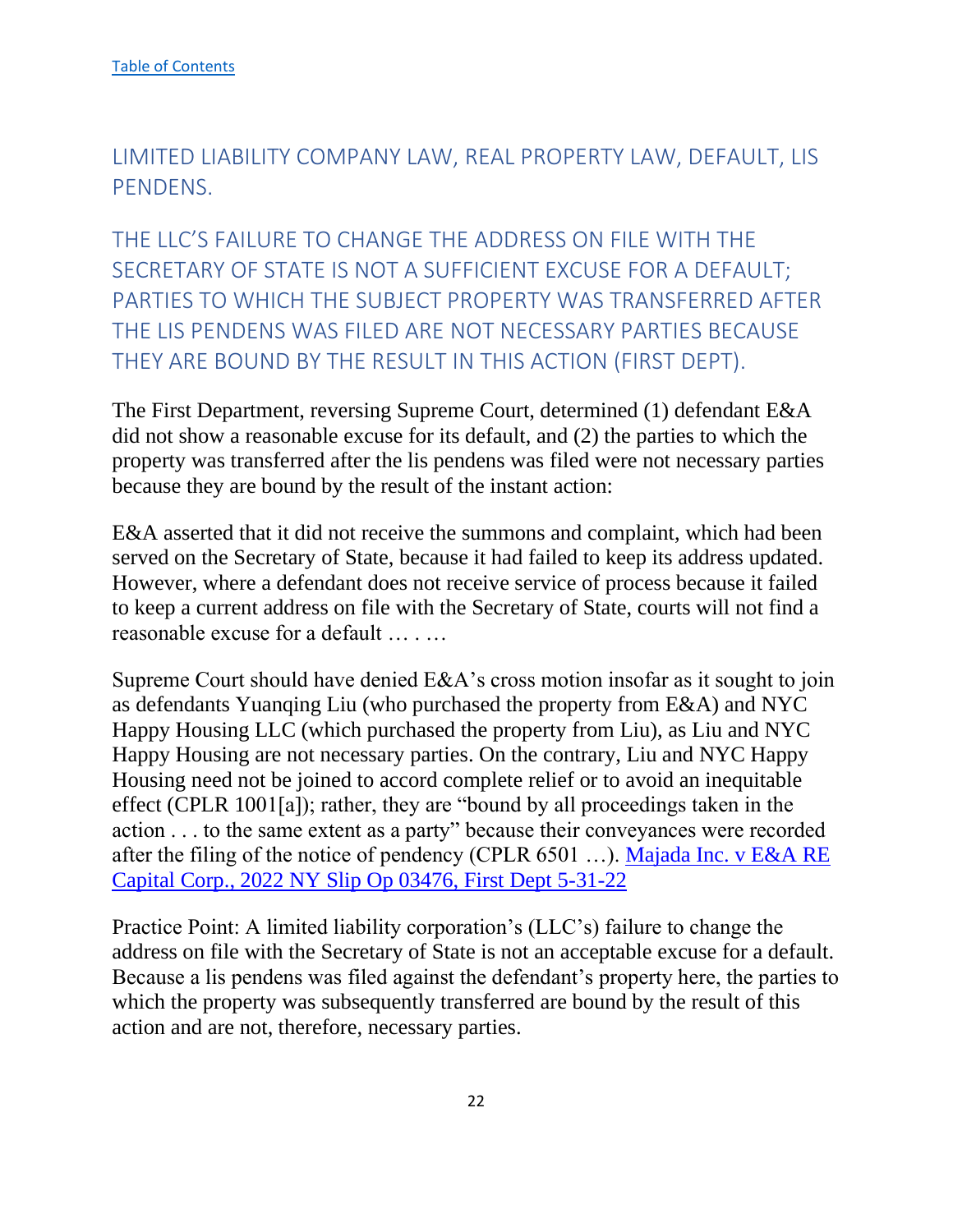<span id="page-23-0"></span>LONG-ARM JURISDICTION.

# <span id="page-23-1"></span>NEW YORK DID NOT HAVE LONG-ARM JURISDICTION OVER A BAVARIAN STEM DONOR REGISTRY INVOLVED IN DECEDENT'S PHYSICIANS' SEARCH FOR A BONE-MARROW MATCH TO TREAT LEUKEMIA (FIRST DEPT).

The First Department, reversing Supreme Court, determined New York did not have jurisdiction over BSB, a Bavarian stem donor registry:

BSB was contacted through a chain of interactions between donor registries that began with decedent's New York physicians reaching out to the National Marrow Donor Program in Minnesota to find a match for decedent so that she could undergo a bone marrow transplant to treat her leukemia. When no match was found there, the search was expanded, including to Republic of German's central registry, and ultimately a donor was located in the BSB registry. BSB did not engage in a regular course of conduct, nor did it purposefully avail itself of the privilege of conducting activities within New York State … . Furthermore, BSB, a 20-employee not-for-profit organization, was reimbursed with a set sum by a German entity for providing the donation to decedent's transplant center's courier in Germany, and reimbursement was not contingent on decedent's ability to pay, insurance, or the like. There is no evidence that BSB derived substantial revenue from the transaction or from New York, where it has no offices, employees, agents, marketing, registrations, or presence … . Even if the long-arm statute applied, BSB does not have the minimum contacts necessary such that it should have reasonably expected to be brought into court here … .Aloisio v [New York-Presbyt./Weill](https://nycourts.gov/reporter/3dseries/2022/2022_03205.htm)  [Cornell Med. Ctr., 2022 NY Slip Op 03205, First Dept 5-17-22](https://nycourts.gov/reporter/3dseries/2022/2022_03205.htm)

Practice Point: A Bavarian stem donor registry did not have sufficient contacts with New York to allow New York to exercise long-arm jurisdiction over the registry. The registry played a role in decedent's physicians' search for a bonemarrow match to treat decedent's leukemia. The registry had no presence in New York and did not purposely conduct activities in New York. Even if the long-arm statute applied, the registry did not have the minimum contacts with New York required under a due-process analysis.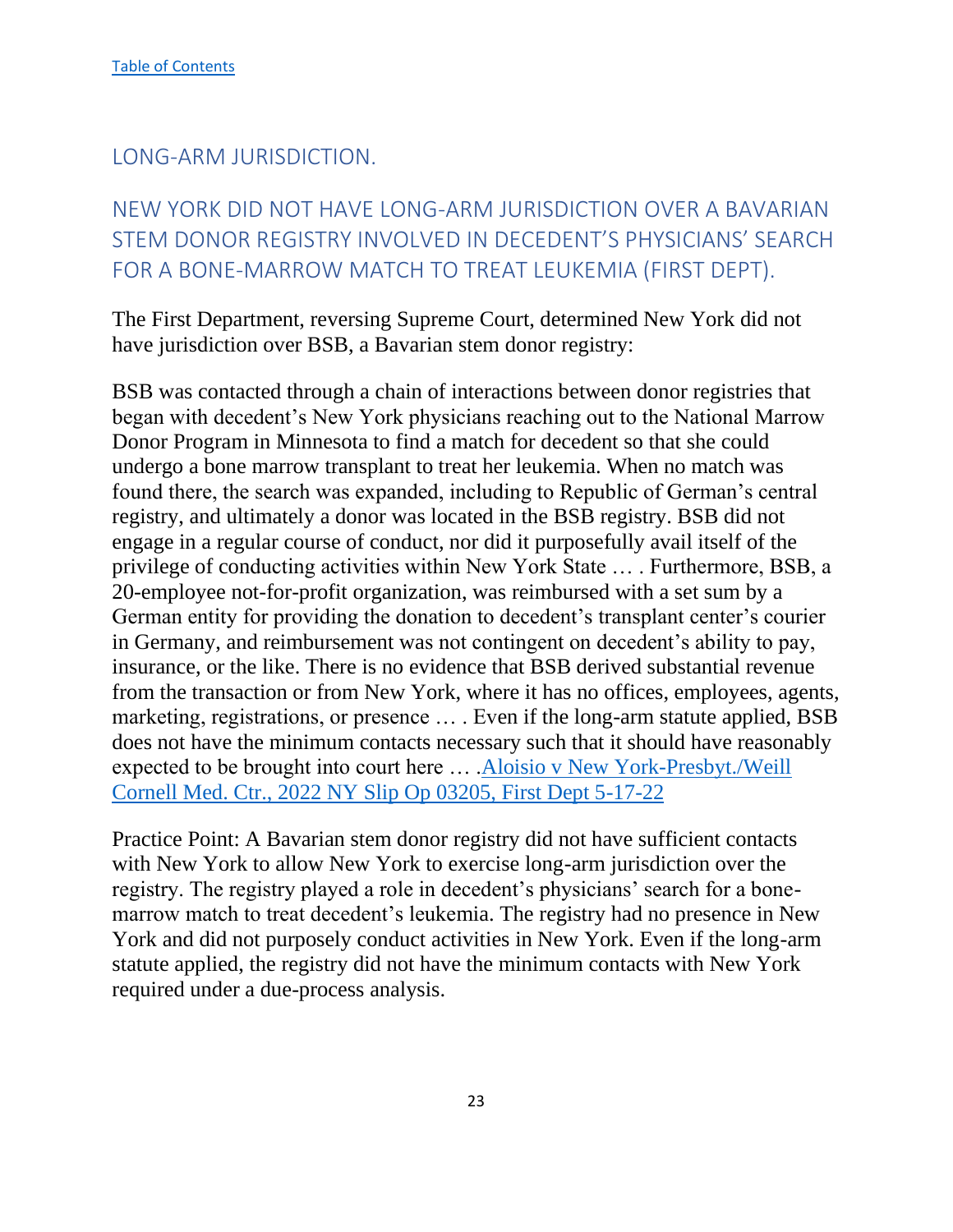<span id="page-24-0"></span>LONG-ARM JURISDICTION.

<span id="page-24-1"></span>PLAINTIFF, A TEXAS RESIDENT WHO WAS A FLIGHT ATTENDANT FOR 30 YEARS WITH MONTHLY STAY-OVERS IN NEW YORK, DEMONSTRATED NEW YORK HAD LONG-ARM JURISDICTION OVER THE NEW JERSEY COMPANY WHICH MANUFACTURED AND DISTRIBUTED TALCUM POWDER PLAINTIFF USED; THE TALCUM POWDER ALLEGEDLY CAUSED PLAINTIFF'S MESOTHELIOMA (FIRST DEPT).

The First Department determined New York had specific long-arm jurisdiction of defendant Shulton, the manufacturer and distributor of talcum powder alleged to have cause plaintiff's peritoneal mesothelioma. Plaintiff (English) was a fight attendant for 30 years who used the talcum powder when she stayed in New York. Shulton has its principal place of business in New Jersey but has an office in New York and markets the product in New York:

English, a Texas resident, was employed as a flight attendant for 33 years, from 1966 to 1999. During a substantial part of that time, she used Desert Flower on a daily basis after showering. From 1966 to 1984, English was regularly assigned to flights into New York and flew into this state two to four times a month. She usually remained in New York on two- or three-day layovers. When English travelled, she packed Desert Flower in her luggage, so she would have it available for use when she showered. There is no claim that the Desert Flower English used in New York was purchased in New York.

Shulton is incorporated in New Jersey, where it had its principal place of business during the time that English claims to have used Desert Flower. Shulton never manufactured Desert Flower in New York, and in the mid-1970s the manufacture of its talc products shifted from Tennessee to New Jersey. Desert Flower was marketed nationally, including in New York. During the relevant period of time, Shulton maintained a New York office from which it conducted its marketing activities for its Cosmetics and Toiletries Division. The New York office was also headquarters for its International Division. \* \* \* Shulton's maintenance of its own New York office satisfies the first prong under CPLR  $302(a)(1)$ . \* \* \* Desert Flower was marketed and sold nationally, and English used Desert Flower when she travelled to and while she stayed in New York. Shulton's activities and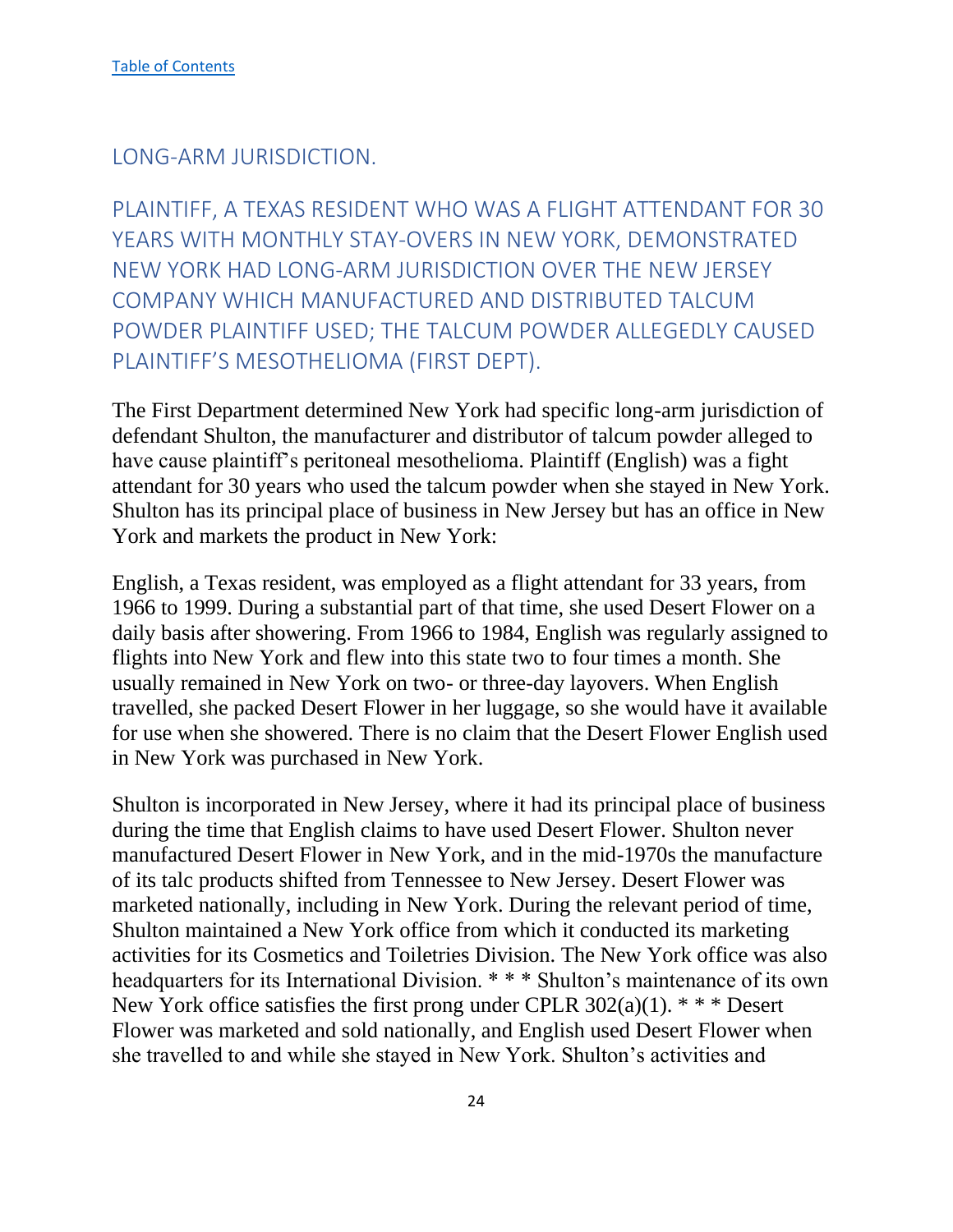contacts with New York and the allegedly hazardous talcum powder used by English are sufficient to support an assertion of specific jurisdiction over Shulton…. . [English v Avon Prods., Inc., 2022 NY Slip Op 03571, First Dept 6-2-](https://nycourts.gov/reporter/3dseries/2022/2022_03571.htm) [22](https://nycourts.gov/reporter/3dseries/2022/2022_03571.htm)

Practice Point: Even though plaintiff was a Texas resident and the company she was suing was based in New Jersey, she was able to sue using New York courts. Plaintiff was a flight attendant for 30 years with monthly stay-overs in New York. Defendant had an office in New York and marketed the talcum powder which allegedly cause plaintiff's mesothelioma nationwide.

## <span id="page-25-0"></span>MOTIONS TO RENEW, SUCCESSIVE SUMMARY JUDGMENT MOTIONS.

<span id="page-25-1"></span>WHEN THE FAILURE TO PRESENT FACTS IN A PRIOR MOTION IS NOT JUSTIFIED, THE SECOND MOTION DOES NOT FIT THE CRITERIA FOR A MOTION TO RENEW OR AN ALLOWABLE SUCCESSIVE SUMMARY JUDGMENT MOTION (SECOND DEPT).

The Second Department, reversing Supreme Court, determined the bank's motion in this foreclosure action did not fit the criteria for a motion to renew or an allowable successive summary judgment motion. The judgment of foreclosure should not have been granted;

"When no reasonable justification is given for failing to present new facts on the prior motion, the Supreme Court lacks discretion to grant renewal" … . Here, the plaintiff failed to provide any justification for its failure to present the new evidence supporting its renewal motion as part of its prior motion.

Even considered as a successive motion for summary judgment, such a motion "should not be entertained in the absence of good cause, such as a showing of newly discovered evidence" … . [Wells Fargo Bank, N.A. v Osias, 2022 NY Slip](https://nycourts.gov/reporter/3dseries/2022/2022_03275.htm)  [Op 03275, Second Dept 5-18-22](https://nycourts.gov/reporter/3dseries/2022/2022_03275.htm)

Practice Point: Attempting to bring a second motion which includes "new" facts, without a reasonable justification for leaving them out of the first motion, does not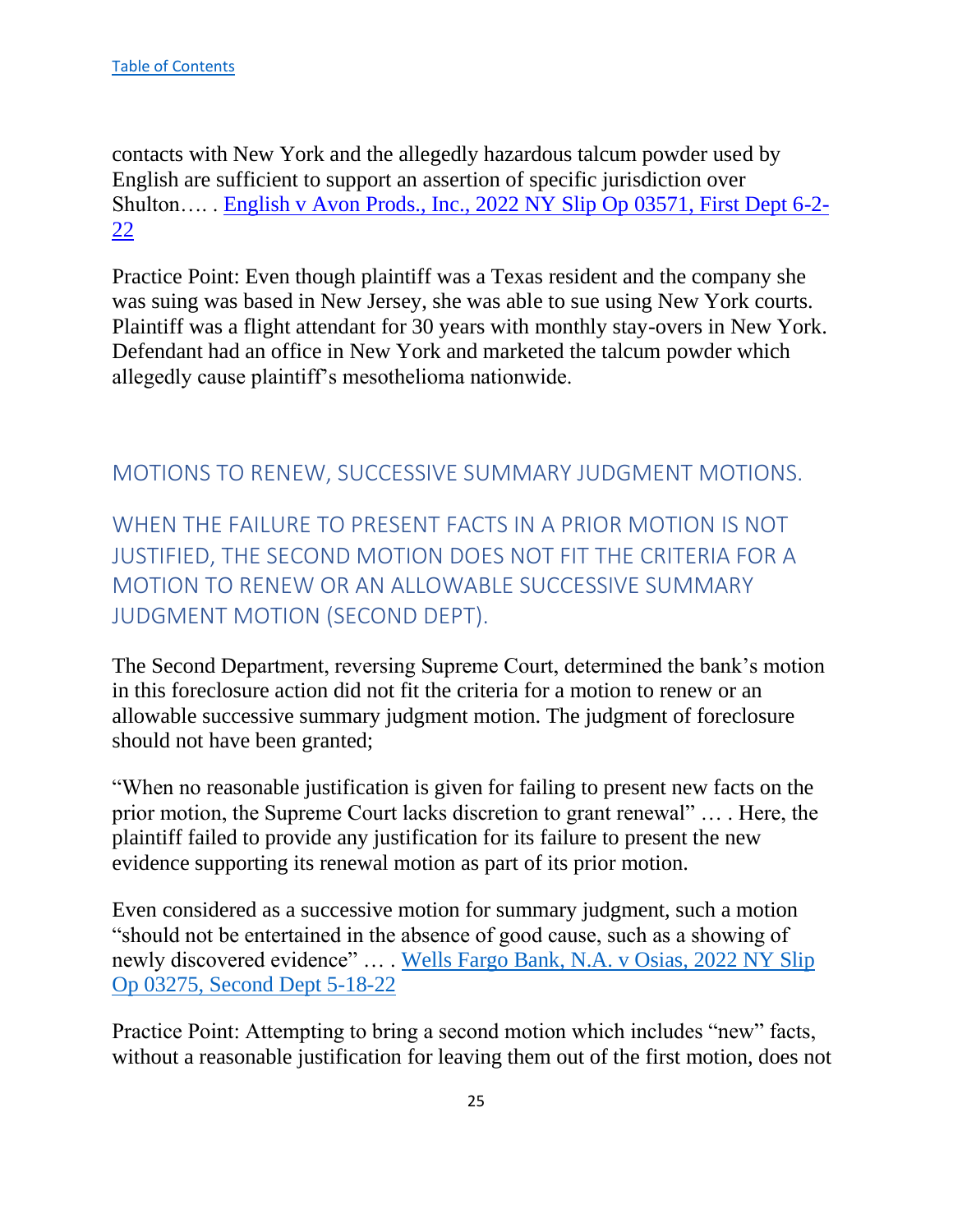fit the criteria for a motion to renew or an allowable successive summary judgment motion.

## <span id="page-26-0"></span>PLEADING, CONTRACT LAW, FRAUD, DUPLICATIVE CAUSES OF ACTION.

# <span id="page-26-1"></span>THE FRAUD CAUSE OF ACTION SHOULD NOT HAVE BEEN DISMISSED BECAUSE IT WAS NOT DUPLICATIVE OF THE BREACH OF CONTRACT CAUSE OF ACTION; CRITERIA EXPLAINED (FIRST DEPT).

The First Department, reversing (modifying) Supreme Court, determined the fraud cause of action was not duplicative of the breach of contract cause of action and therefore should not have been dismissed:

The fraud claim is not duplicative of the contract claim … , this is not a case where "the only fraud alleged" was the defendant's "unkept promise to perform certain of its preexisting obligations under the parties' contract" … . Rather, plaintiff alleges, "Whenever ADP's services for Plaintiff[] proved to be deficient, ADP would purport to deal with the problem and then misrepresent to Plaintiff[] that the problem had been fixed, when . . . it had not." "Unlike a misrepresentation of future intent to perform, a misrepresentation of present facts is collateral to the contract and therefore involves a separate breach of duty" … .

Moreover, plaintiff seeks at least some damages on its fraud claim that it does not seek on its contract claim … . [IS Chrystie Mgt. LLC v ADP, LLC, 2022 NY Slip](https://nycourts.gov/reporter/3dseries/2022/2022_02950.htm)  [Op 02950, First Dept 5-3-22](https://nycourts.gov/reporter/3dseries/2022/2022_02950.htm)

Practice Point: Fraud causes of action are often dismissed as duplicative of breachof-contract causes of action. Here the fraud cause of action should not have been dismissed because the misrepresentations concerned present facts, not a future intent to perform. In addition, the complaint sought damages for fraud that were not sought for breach of contract.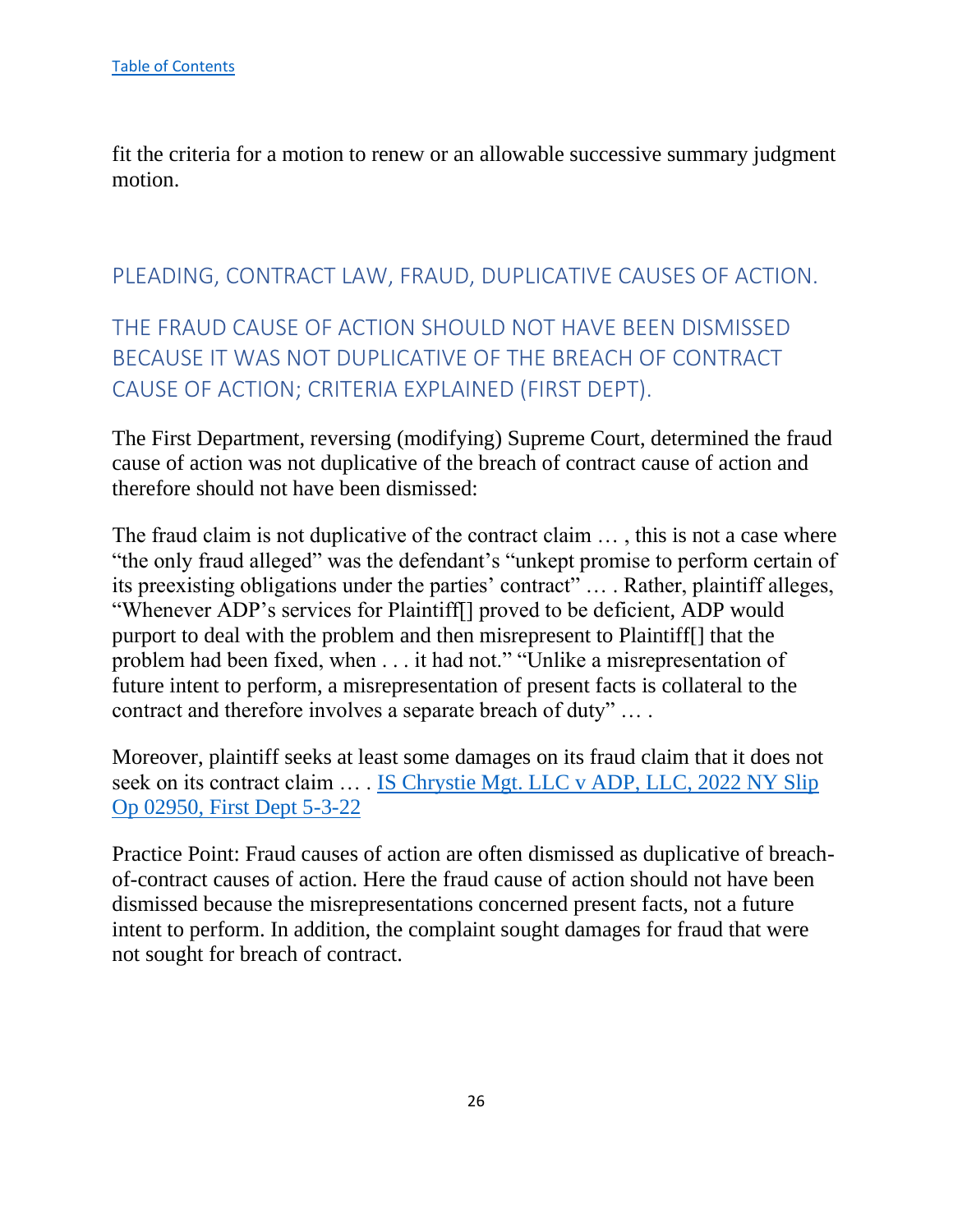## <span id="page-27-0"></span>PUNITIVE DAMAMGES, CONTRACT LAW, INSURANCE LAW.

# <span id="page-27-1"></span>PLAINTIFF'S CLAIM FOR PUNITIVE DAMAGES IN THIS BREACH OF AN INSURANCE CONTRACT ACTION SHOULD HAVE BEEN DISMISSED, CRITERIA EXPLAINED (SECOND DEPT).

The Second Department, reversing Supreme Court, determined the punitive damages claim against defendant insurer should have been dismissed. Plaintiff was struck by a vehicle when she was in a cross-walk. She settled with the driver's insurer, with her insurer's consent, for \$25,000. She the brought this breach of contract action against defendant insurer for \$225,000, plus punitive damages for a bad-faith breach of the insurance contract:

The elements required to state a claim for punitive damages when the claim arises from a breach of contract are: (1) the defendant's conduct must be actionable as an independent tort; (2) the tortious conduct must be of the egregious nature set forth in Walker v Sheldon [10 NY2d 401]; (3) the egregious conduct must be directed to the plaintiff; and (4) it must be part of a pattern directed at the public generally. Where a lawsuit has its genesis in the contractual relationship between the parties, the threshold task for a court considering a defendant's motion to dismiss a demand for punitive damages is to identify a tort independent of the contract … .

… [T]he plaintiff failed to allege an independent tort. There is no separate tort for bad faith refusal to comply with an insurance contract … . While an insurer may be held liable for damages to its insured for the bad faith refusal of a settlement offer … , the plaintiff here failed to state such a cause of action. …

The plaintiff has not alleged any facts from which an inference can be drawn that the defendant's conduct constituted a gross disregard of the plaintiff's interests. …

The plaintiff failed to allege any facts from which an inference can be drawn that the defendant's conduct was of an egregious nature as set forth in Walker v Sheldon, such that it was morally reprehensible and of such wanton dishonesty as to imply a criminal indifference to civil obligations … . [Schlusselberg v New York](https://nycourts.gov/reporter/3dseries/2022/2022_03539.htm)  [Cent. Mut. Fire Ins. Co., 2022 NY Slip Op 03539, Second Dept 6-1-22](https://nycourts.gov/reporter/3dseries/2022/2022_03539.htm)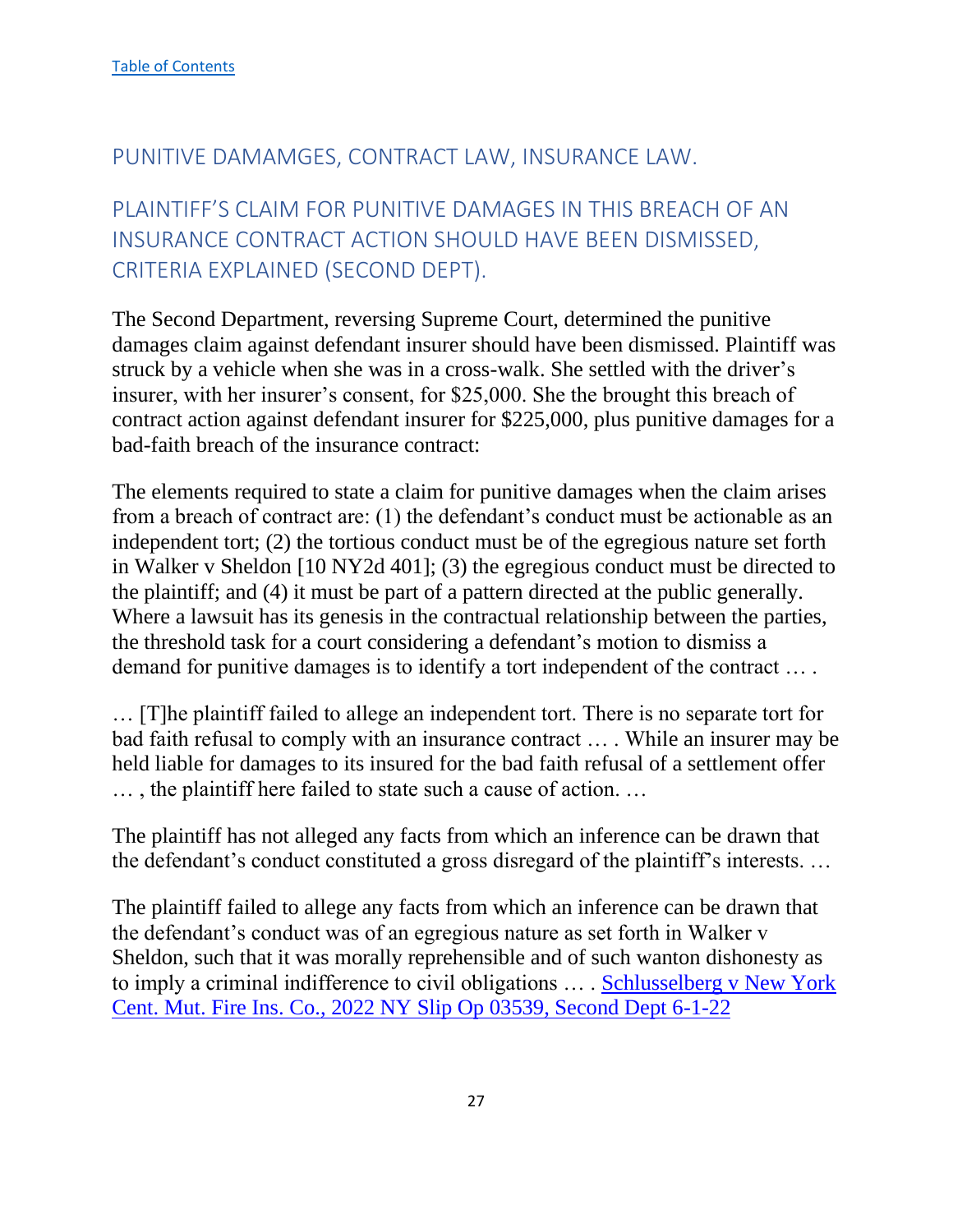Practice Point: The criteria for punitive damages for breach of contract are difficult to meet. The defendant's conduct must amount to an independent tort, be morally reprehensible, wantonly dishonest, and criminally indifferent to civil obligations. Here, those criteria were not met by the allegations of breach of an insurance contract.

## <span id="page-28-0"></span>REAL PROPERTY LAW, JOINT VENTURE, LIS PENDENS.

<span id="page-28-1"></span>PLAINTIFF WAS SEEKING THE PROCEEDS OF A JOINT VENTURE, WHICH, UNDER PARTNERSHIP LAW, INVOLVES PERSONAL PROPERTY, NOT REAL PROPERTY; PLAINTIFF HAD NO INTEREST IN THE REAL PROPERTY WHICH WAS TO BE USED AS AN INN OPERATED AS A JOINT VENTURE; THERFORE THE LIS PENDENS FILED BY PLAINTIFF SHOULD HAVE BEEN CANCELLED (FOURTH DEPT).

The Fourth Department, reversing Supreme Court, determined there was no relationship between plaintiff's action seeking the assets of a joint venture and the ownership of the real property associated with the joint venture (to be used as an inn). Therefore defendants' motion to cancel the lis pendens should have been granted:

"A notice of pendency may be filed in any action in a court of the state or of the United States in which the judgment demanded would affect the title to, or the possession, use or enjoyment of, real property" (CPLR 6501). Because the provisional remedy of a notice of pendency is an " 'extraordinary privilege' " … , the Court of Appeals has held that to be entitled to that remedy, there must be a "direct relationship" between the relief sought in the complaint and the title to or possession of the disputed property … . In making that determination, a court must use "a narrow interpretation," and its "analysis is to be limited to the pleading's face" … . …

Supreme Court erred in denying their motion insofar as it sought to cancel the notice of pendency because there was no direct relationship between title to or possession of the property and the relief sought by plaintiff. We therefore modify the order accordingly. Reviewing the complaint on its face, we conclude that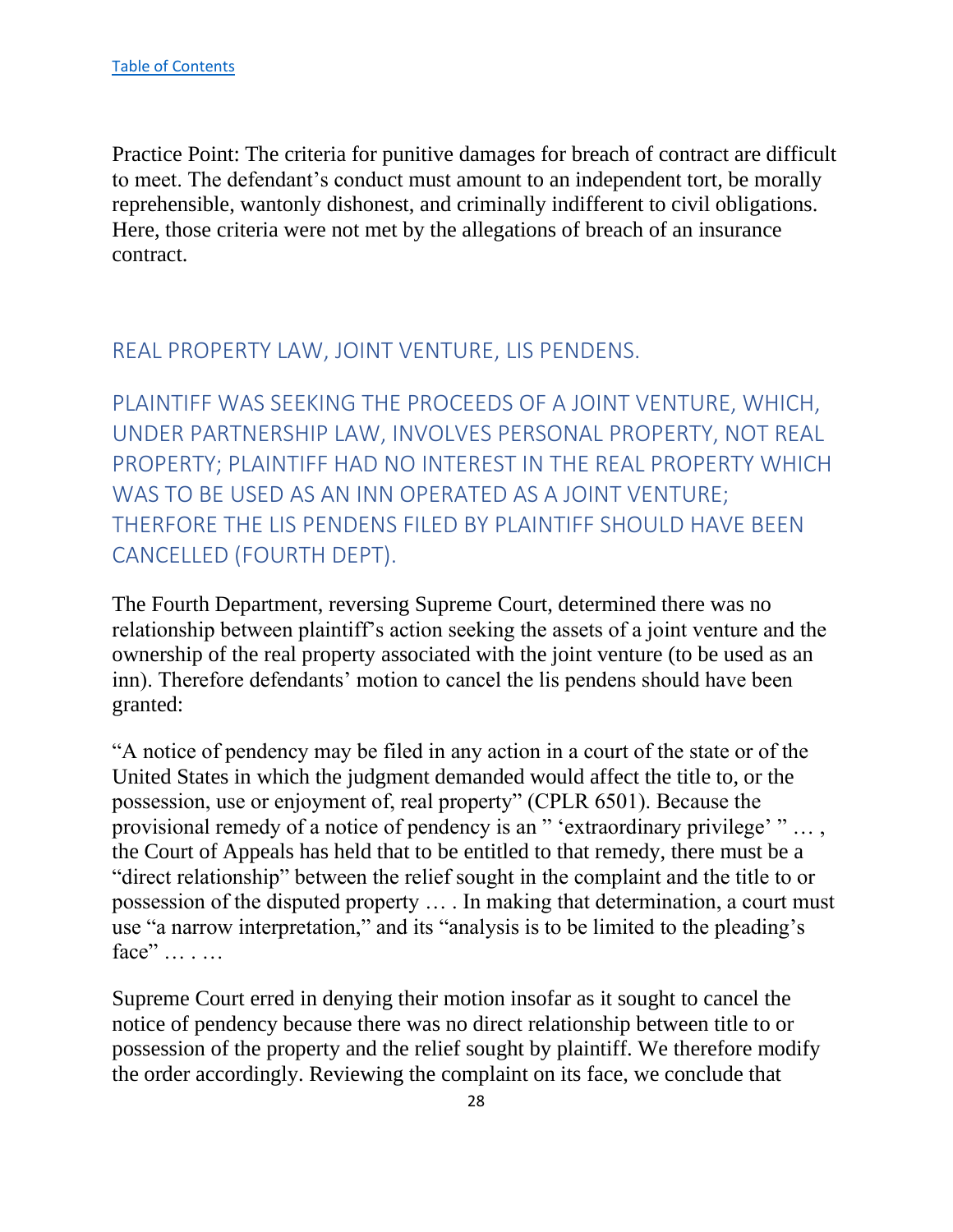plaintiff seeks merely to enforce her purported 50% share in the joint venture and does not assert an interest in the property itself. Indeed, the complaint alleges that title to the property was, at all relevant times, held by Properties LLC, of which plaintiff was not a member. It is well settled that " 'the legal consequences of a joint venture are equivalent to those of a partnership' " … , and thus a joint venturer's interest in a joint venture constitutes an interest in only personal property, not real property, thereby precluding recourse to a notice of pendency … . [Renfro v Herrald, 2022 NY Slip Op 03593, Fourth Dept 6-3-22](https://nycourts.gov/reporter/3dseries/2022/2022_03593.htm)

Practice Point: Partnership law applies to joint ventures. Here the joint venture was the operation of an inn. Plaintiff sought the assets of the joint venture, which involves only personal property, not real property. Plaintiff had no interest in the real property (the inn). Therefore the lis pendens filed by the plaintiff should have been cancelled.

## <span id="page-29-0"></span>RELATION-BACK DOCTRINE, STATUTE OF LIMITATIONS.

<span id="page-29-1"></span>THE RELATION-BACK DOCTRINE DID NOT APPLY TO SAVE THE AMENDED PETITION CHALLENGING A USE VARIANCE; THE INTITIAL PETITION FAILED TO NAME A NECESSARY PARTY WHO WAS KNOWN TO THE PETITIONERS AND WAS DISMISSED ON THAT GROUND; THE AMENDED PEITITION, WHICH NAMED THE NECESSARY PARTY, WAS DISMISSED AS TIME-BARRED; BECAUSE THE PETITIONERS HAD NO DOUBT ABOUT WHO THE NECESSARY PARTY WAS AND HAD NAMED HER IN A PRIOR PETITION, THE RELATION-BACK DOCTRINE COULD NOT BE INVOKED (SECOND DEPT).

The Third Department, over an extensive dissent, determined the relation-back doctrine did not save the petition challenging a use variance. The initial petition was dismissed for failure to name a necessary party, Rosa Kuehn. The subsequent amended petition, which included the necessary party, was dismissed as timebarred: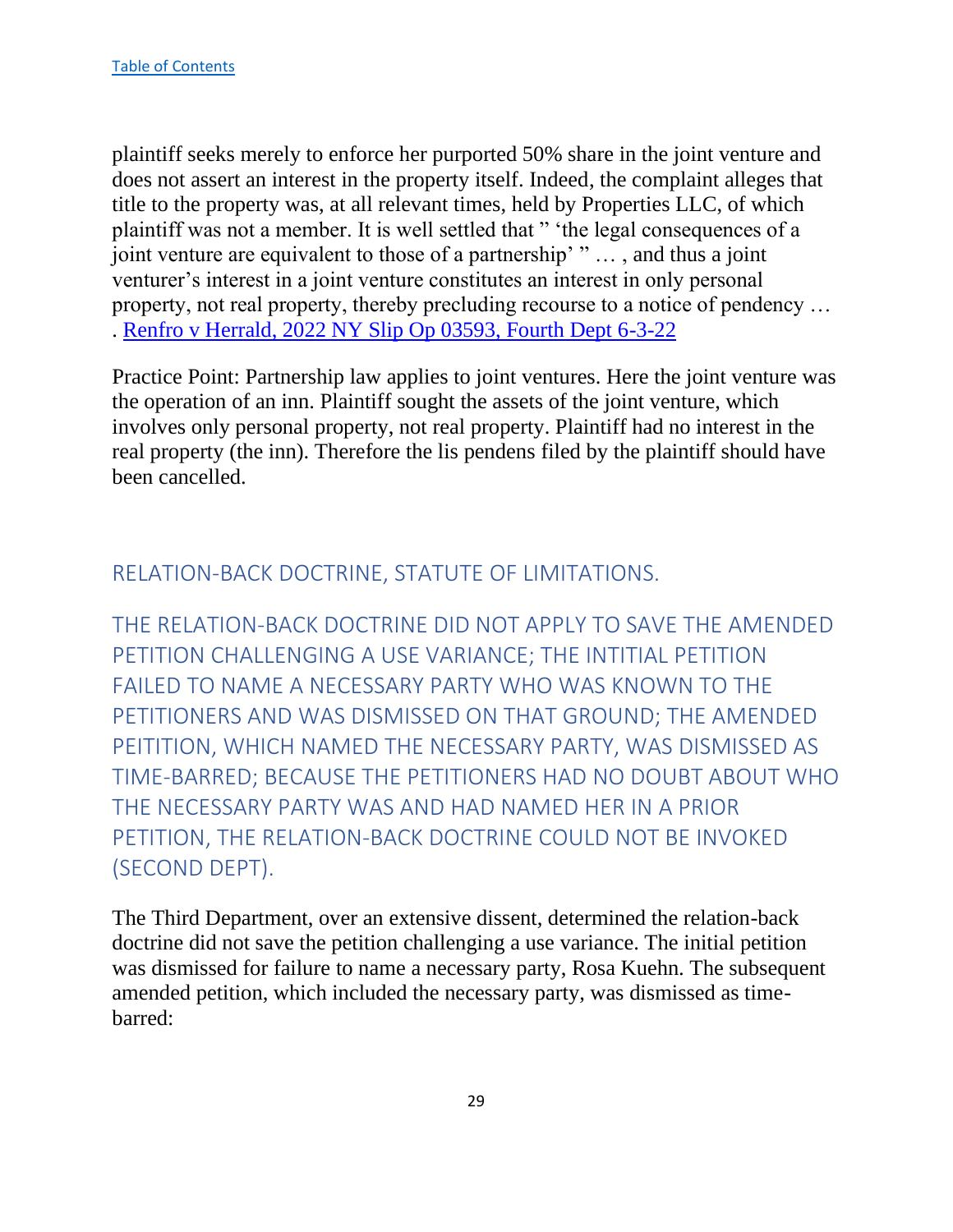Supreme Court correctly determined that petitioners are not entitled to the benefit of the relation back doctrine. That doctrine "permits a petitioner to amend a petition to add a respondent even though the statute of limitations has expired at the time of amendment so long as the petitioner can demonstrate three things: (1) that the claims arose out of the same occurrence, (2) that the later-added respondent is united in interest with a previously named respondent, and (3) that the later-added respondent knew or should have known that, but for a mistake by petitioners as to the later-added respondent's identity, the proceeding would have also been brought against him or her" … .

… [P]etitioners simply cannot meet the third and final condition and therefore cannot avail themselves of the doctrine. Indeed, Rosa Kuehn was appropriately named as a respondent and identified as the landowner of the subject property in petitioners' successful challenge to the use variance issued in 2013 … ; "thus, this simply is not an instance where the identity of a respondent . . . was in doubt or there was some question regarding that party's status" … . [Matter of Nemeth v K-](https://nycourts.gov/reporter/3dseries/2022/2022_03034.htm)[Tooling, 2022 NY Slip Op 03034, Second Dept 5-4-22](https://nycourts.gov/reporter/3dseries/2022/2022_03034.htm)

Practice Point: Here a necessary party was not named in the petition and the petition was dismissed for that reason. The amended petition, which named the necessary party, was time-barred. The relation-back doctrine could not be invoked to save the amended petition because the identity of the necessary party was known to the petitioners who had named her in a related petition in 2013.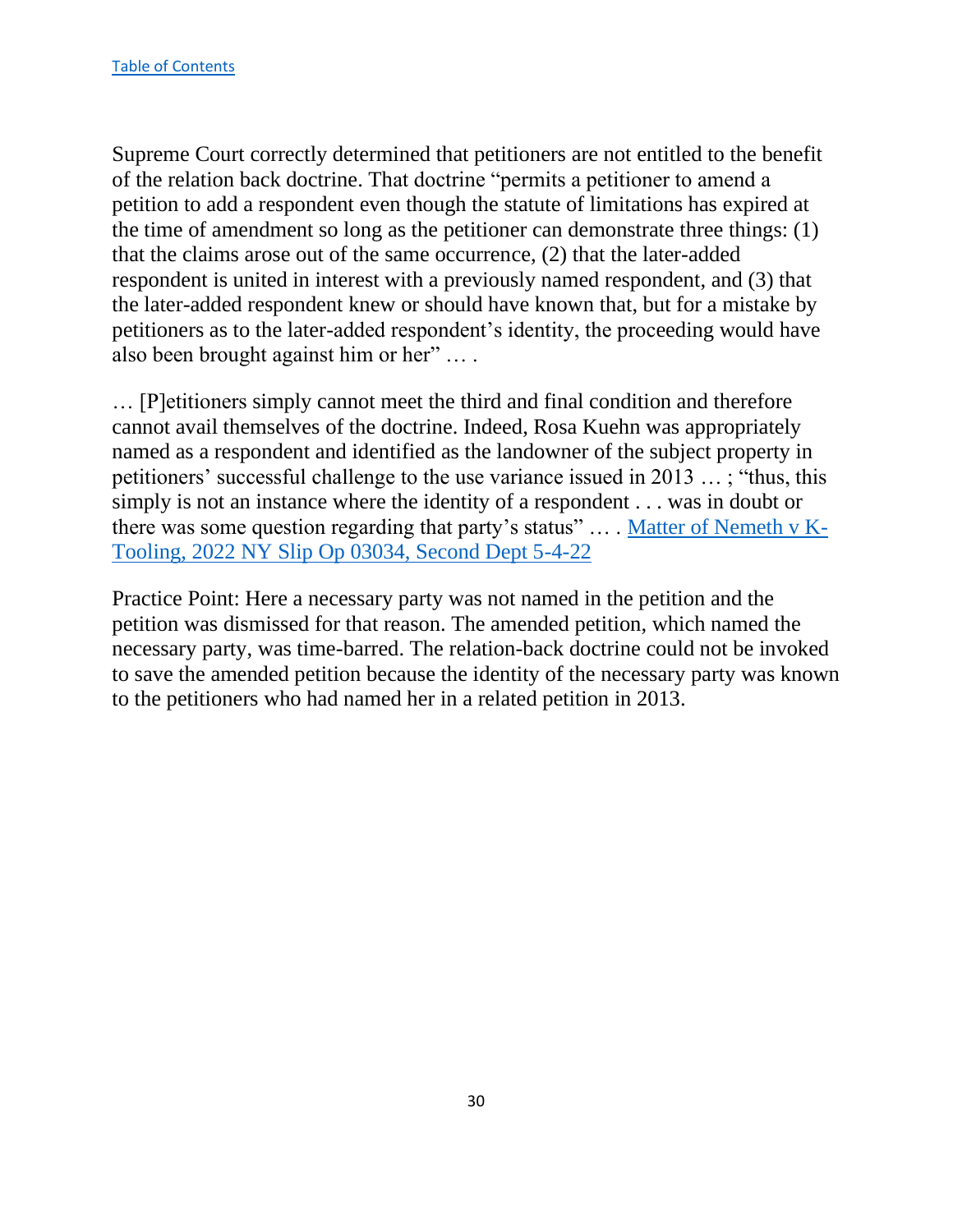<span id="page-31-0"></span>REPLIES, EVIDENCE FIRST PRESENTED IN REPLY, LABOR LAW-CONSTRUCTION LAW, WORKERS' COMPENSATION.

<span id="page-31-1"></span>PLAINTIFF'S SUMMARY JUDGMENT MOTION ON HIS LABOR LAW 241(6) CAUSE OF ACTION SHOULD HAVE BEEN DENIED BECAUSE IT WAS BASED ON EVIDENCE FIRST PRESENTED IN REPLY; PLAINTIFF WAS COLLATERALY ESTOPPED FROM CLAIMING TRAUMATIC BRAIN INJURY AND COGNITIVE DISORDER BY THE RULING IN HIS WORKERS' COMPENSATION CASE (FIRST DEPT).

The First Department, reversing (modifying) Supreme Court in this construction accident case, determined plaintiff's motion for summary judgment on his Labor Law 241(6) cause of action should not have been granted because it was based upon information raised for the first time in reply. The First Department noted that Supreme Court properly found that the ruling in plaintiff's Workers' Compensation case collaterally estopped plaintiff from claiming traumatic brain injury and cognitive disorder in this Labor Law action:

Supreme Court should have denied plaintiff's motion for summary judgment with respect to Labor Law § 241(6), which was based on an expert affidavit submitted in reply. The affidavit, which constituted the first time plaintiff asserted violations of 12 NYCRR 23-2.2(a) and (b), was not addressed to the arguments made in defendants' opposition, and instead sought to assert new grounds for the motion … .

Plaintiff is collaterally estopped from litigating his allegation that he sustained traumatic brain injury and cognitive disorder, since the allegation was previously raised and conclusively decided against him in a Workers' Compensation Board proceeding, where plaintiff had a full and fair opportunity to litigate the issue … . [Douglas v Tishman Constr. Corp., 2022 NY Slip Op 03344, First Dept 5-24-22](https://nycourts.gov/reporter/3dseries/2022/2022_03344.htm)

Practice Point: Evidence first presented in reply and which does not address anything raised by the other party's opposition papers should not be considered by the court. A ruling in a Workers' Compensation case, here rejecting the worker's traumatic brain injury and cognitive disorder claims, may preclude the same claims in a Labor Law action pursuant to the collateral estoppel doctrine.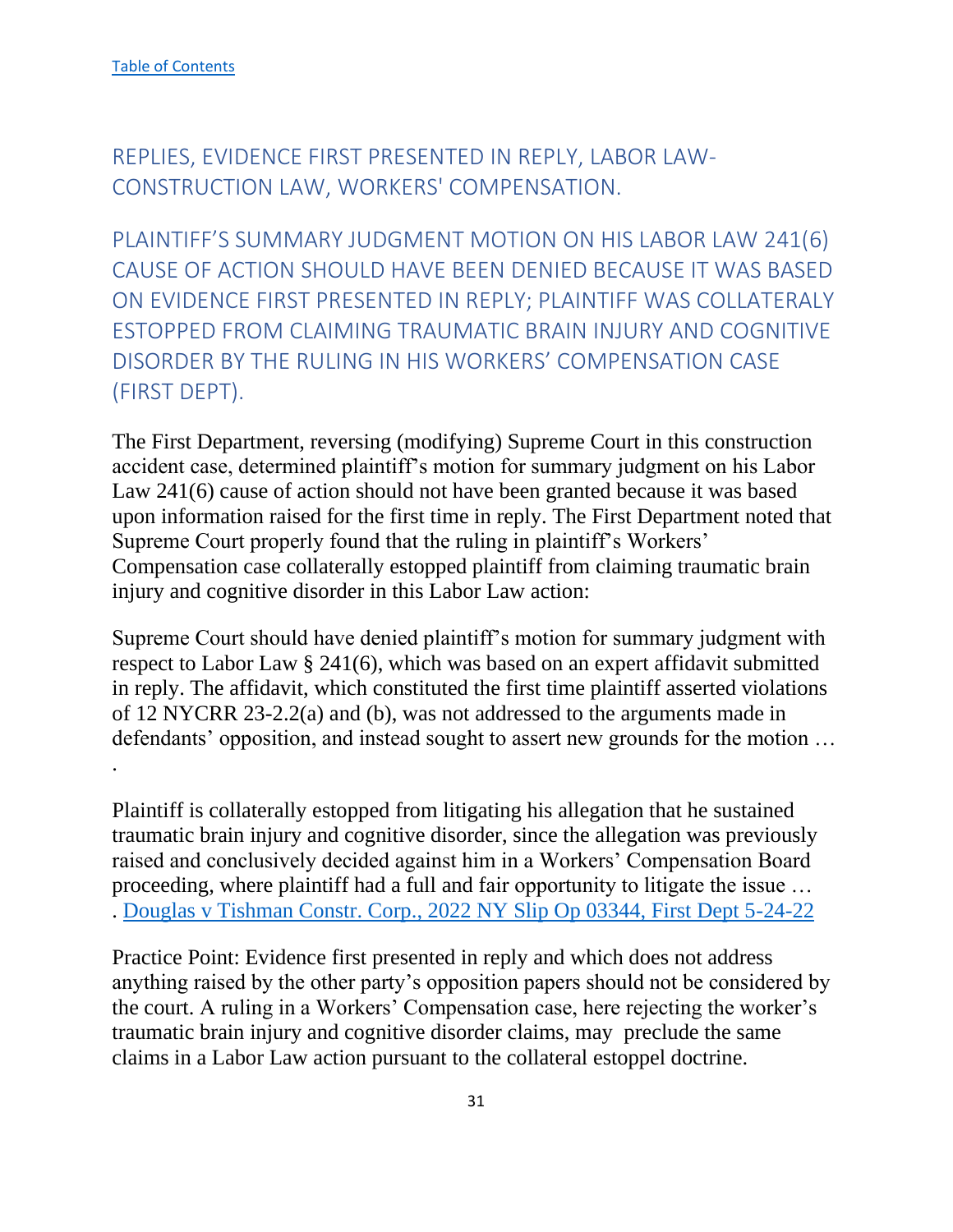#### <span id="page-32-0"></span>RES JUDICATA.

<span id="page-32-1"></span>HERE THE DOCTRINE OF RES JUDICATA PRECLUDED PLAINTIFF'S FRAUDULENT CONVEYANCE ACTION; THE CAUSE OF ACTION COULD HAVE BEEN RAISED IN THE PRIOR ACTION WHICH WAS DISMISSED (FIRST DEPT).

The Frist Department, reversing Supreme Court, determined the fraudulent conveyance cause of action was precluded by the doctrine of res judicata. Although the fraudulent conveyance claim was not alleged in the prior action, which was dismissed, it could have been raised in the prior action:

In 2016, plaintiff sued NBC, NBF, and PIM, alleging — as she does in the instant action — that NBC and NBF were PIM's alter egos. In August 2018, Supreme Court (Gerald Lebovits, J.) granted NBC and NBF's motion to dismiss that action.

While the prior action did not allege fraudulent conveyance, the doctrine of res judicata bars plaintiff from raising that claim here because she could have raised it in the prior action … . Plaintiff learned on or about May 9, 2017 that nonparty Conquest Capital Group had repurchased the equity it had previously sold to PIM. She filed an amended complaint in the prior action on May 26, 2017. Although plaintiff alleges that she did not discover the price at which Conquest repurchased its equity until November 2018, she could have learned this fact earlier by making inquiries … . [Aboelnaga v National Bank of Can., 2022 NY Slip Op 03467, First](https://nycourts.gov/reporter/3dseries/2022/2022_03467.htm)  [Dept 5-31-22](https://nycourts.gov/reporter/3dseries/2022/2022_03467.htm)

Practice Point: The doctrine of res judicata precludes causes of action which could have been investigated and raised in a prior action.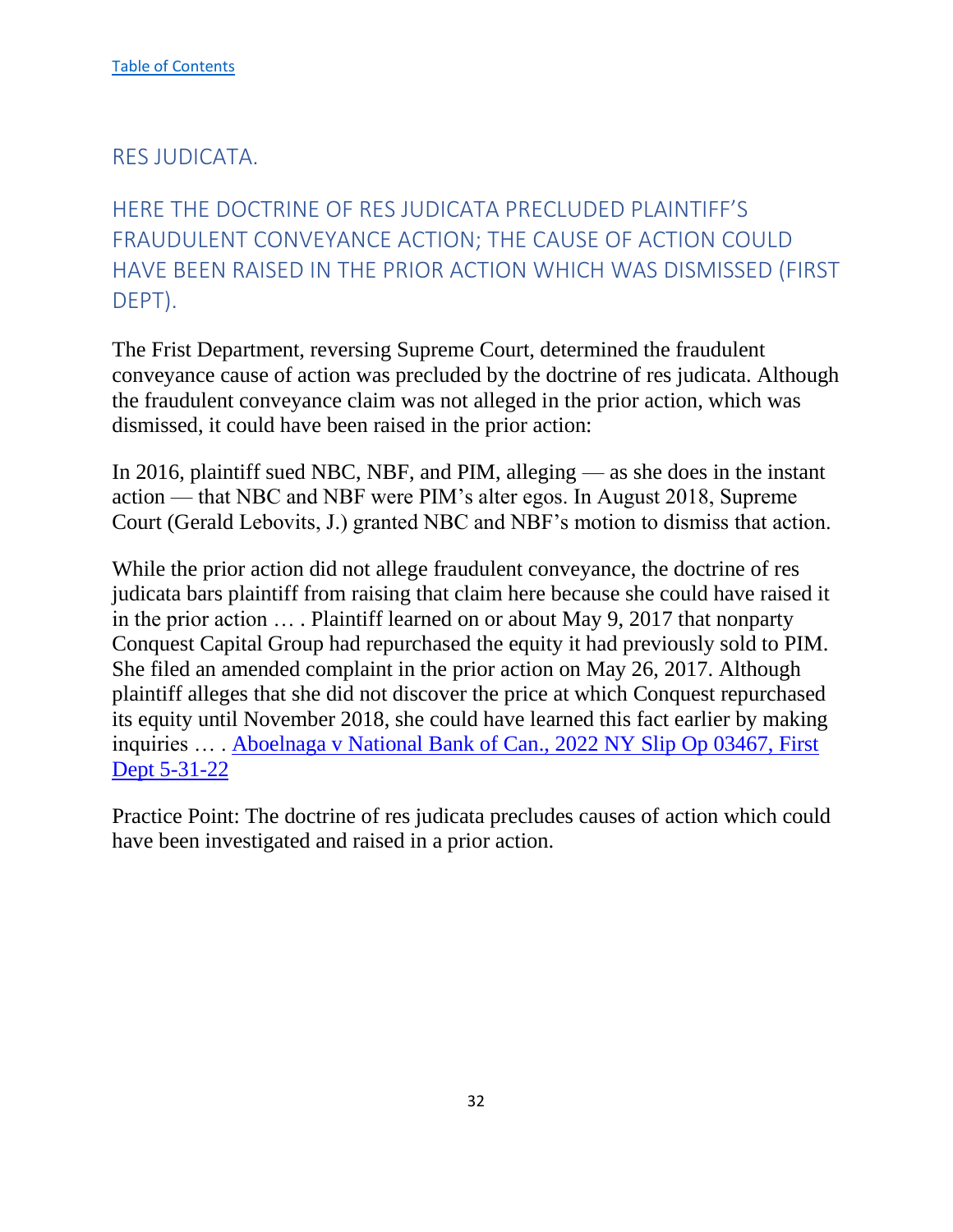<span id="page-33-0"></span>SECURITIES, THE STRICT PLEADING REQUIREMENTS FOR FRAUD DO NOT APPLY TO VIOLATIONS OF SECURITIES ACT.

<span id="page-33-1"></span>PLAINTIFFS STATED CAUSES OF ACTION FOR VIOLATIONS OF THE SECURITIES ACT BASED UPON ALLEGEDLY MISLEADING INFORMATION IN THE SECONDARY PUBLIC OFFERING (SPO) (FIRST DEPT).

The First Department determined plaintiffs, who purchased securities based upon allegedly inaccurate information in defendants' secondary public offering (SPO), stated causes of action for violations of the Securities Act. The court noted that the heightened pleading requirements of CPLR 3015(b) do not apply to the Securities Act violations alleged in the complaint:

… [C]laims for violations of sections 11, 12(a)(2), and 15 of the Securities Act of 1933 (15 USC §§ 77k, 77l[a][2], and 77o) are not subject to the heightened pleading requirements of CPLR 3016(b) … .

… [T]he alleged misstatements in the SPO cannot be deemed forward-looking or mere puffery as a matter of law because the complaint alleges that defendants knew at the time of the SPO that present facts rendered statements in the SPO misleading or false. The generic, boilerplate risk warnings in the offering documents do not shield defendants from liability … .

… [P]laintiff adequately]alleges that, once [defendant] spoke about its "significant exposure to emerging markets in Asia," it was obligated to disclose the "whole truth," namely that its mobile solutions business in China was actually experiencing a sharp decline at the time of the SPO … . [Erie County Empls.'](https://nycourts.gov/reporter/3dseries/2022/2022_03473.htm)  [Retirement Sys. v NN, Inc., 2022 NY Slip Op 03473, First Dept 5-31-22](https://nycourts.gov/reporter/3dseries/2022/2022_03473.htm)

Practice Point: The heightened pleading requirements for fraud (CPLR 3016) do not apply to the causes of action here alleging violations of the Securities Act allegedly misleading information in a secondary public offering (SPO).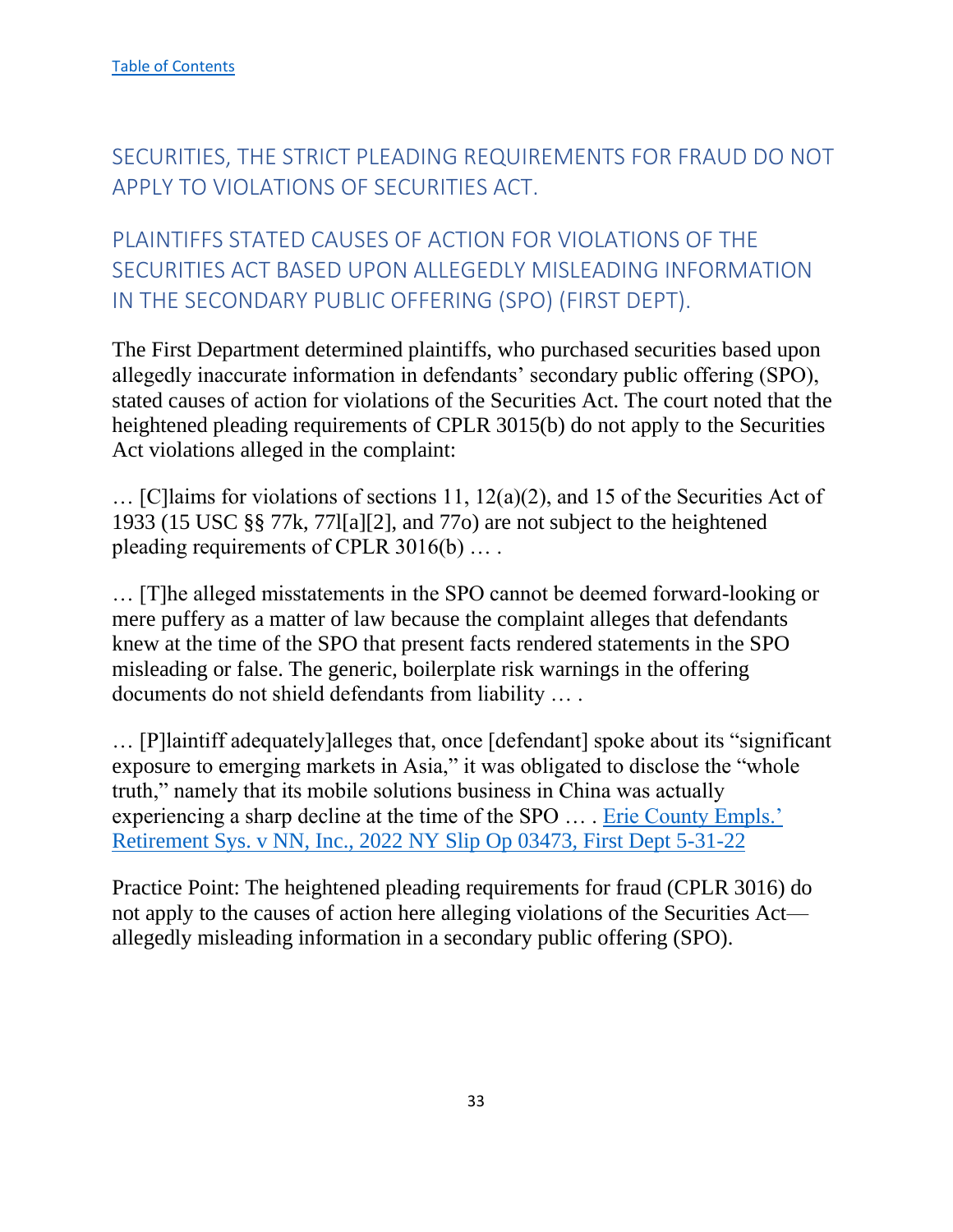<span id="page-34-0"></span>SOVEREIGN IMMUNITY, NEGLIGENCE, TRAFFIC ACCIDENTS.

<span id="page-34-1"></span>PLAINTIFF WAS STRUCK BY A NEW JERSEY TRANSIT CORP (NJT) BUS IN NEW YORK; NJT IS AN ARM OF THE STATE OF NEW JERSEY AND THE SOVEREIGN IMMUNITY DOCTRINE APPLIES; HOWEVER, UNDER NEW JERSEY LAW PLANTIFF CANNOT SUE IN NEW JERSEY BECAUSE THE CAUSE OF ACTION DID NOT ARISE THERE; APPLYING THE FORUM NON CONVENIENS DOCTRINE AS AN ANALYTICAL FRAMEWORK, PLAINTIFF'S NEW YORK LAWSUIT WAS ALLOWED TO GO FORWARD (FIRST DEPT).

The First Department, in a full-fledged opinion by Justice Oing, over an extensive two-justice dissenting opinion, determined the doctrine of sovereign immunity did not require the dismissal of plaintiff's suit against the New Jersey Transit Corp. (NJT) in this bus-pedestrian accident case. Plaintiff was struck by the NJT bus in New York. The plaintiff, under New Jersey law, could not sue in New Jersey because the cause of action did not arise in New Jersey. The First Department held that the forum non coveniens criteria provided an appropriate analytical framework:

We have previously held that NJT is an arm of the State of New Jersey and that, as such, it is entitled to invoke the doctrine of sovereign immunity  $\dots$ . \*\*\*

… Should we dismiss a personal injury action on the ground of sovereign immunity when the action cannot be commenced in the sovereign's own courts because the injury arose outside of the sovereign's borders?

We resolve this issue by analogizing it to the legal framework for the forum non conveniens doctrine. Among the factors to consider in determining whether to dismiss an action under this doctrine, with no single factor controlling, are the burden on New York courts, the potential hardship to the defendant, the availability of an alternate forum in which the plaintiff may bring suit, the residency of the parties, the forum in which the cause of action arose, and the extent to which the plaintiff's interests may otherwise be properly served by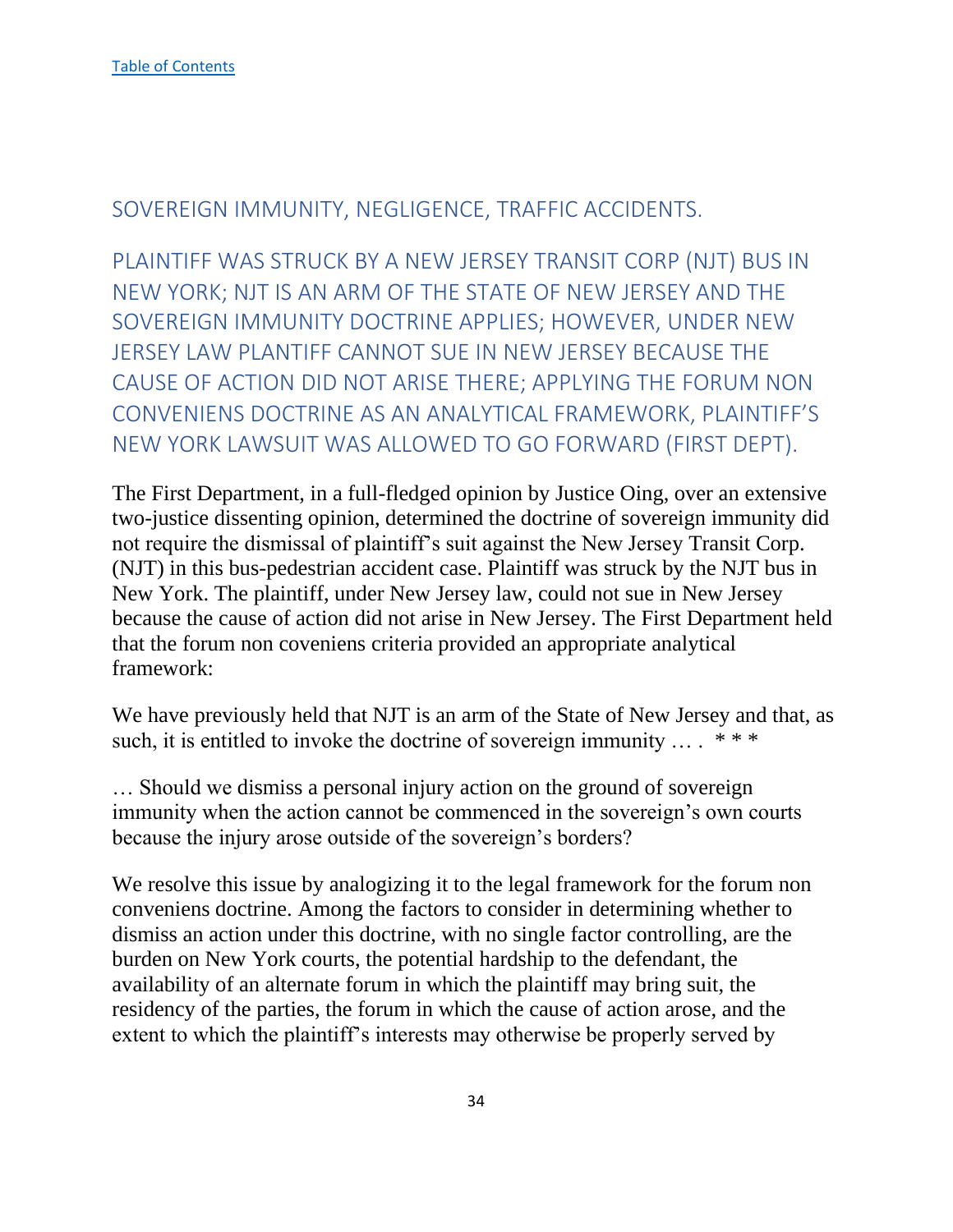pursing the claim in New York … . Colt v New Jersey Tr. Corp., 2022 NY Slip Op 03343, First Dept 5-24-22

Practice Point: A bus operated by the New Jersey Transit Corp (NJT) struck plaintiff in New York. NJT is an arm of the state of New Jersey to which the sovereign immunity doctrine applies. But, under New Jersey law, the suit cannot be brought in New Jersey. After analyzing the case using the forum non coveniens criteria, the First Department allowed the New York lawsuit to go forward.

<span id="page-35-0"></span>UNTIMELY ANSWER AS NOTICE OF APPEARANCE.

<span id="page-35-1"></span>DEFENDANT'S UNTIMELY ANSWER WAS REJECTED BY PLAINTIFF BUT PLAINTIFF DEEMED THE ANSWER TO BE A NOTICE OF APPEARANCE; DEFENDANT DID NOT OBJECT; AN APPEARANCE IS THE EQUIVALENT OF SERVICE OF A SUMMONS; THEREFORE DEFENDANT WAIVED THE LACK-OF-PERSONAL-JURISDICTION DEFENSE (SECOND DEPT).

The Second Department, reversing Supreme Court, determined defendant waived any claim of a lack of personal jurisdiction. The plaintiff, rejecting defendant's answer as untimely, indicated the answer was deemed to be a notice of appearance, which is the equivalent of personal service of the summons:

An appearance of the defendant is equivalent to personal service of the summons upon him or her, unless an objection to jurisdiction pursuant to CPLR 3211(a)(8) is asserted by motion or in the answer … . Here, the plaintiff submitted evidence that the defendant served an answer upon it on or about January 20, 2015. That answer did not assert the defense of lack of personal jurisdiction. The plaintiff rejected the answer as untimely and advised the defendant that it would deem the untimely answer a notice of appearance by the defendant. The defendant did not object to the plaintiff treating her untimely answer as a notice of appearance . The defendant did not assert lack of personal jurisdiction until moving, inter alia, pursuant to CPLR  $3211(a)(8)$  to dismiss the complaint more than two years later .... Therefore, she waived the defense of lack of personal jurisdiction ... . Deutsche Bank Natl. Trust Co. v Muzac, 2022 NY Slip Op 02978, Second Dept 5-4-22